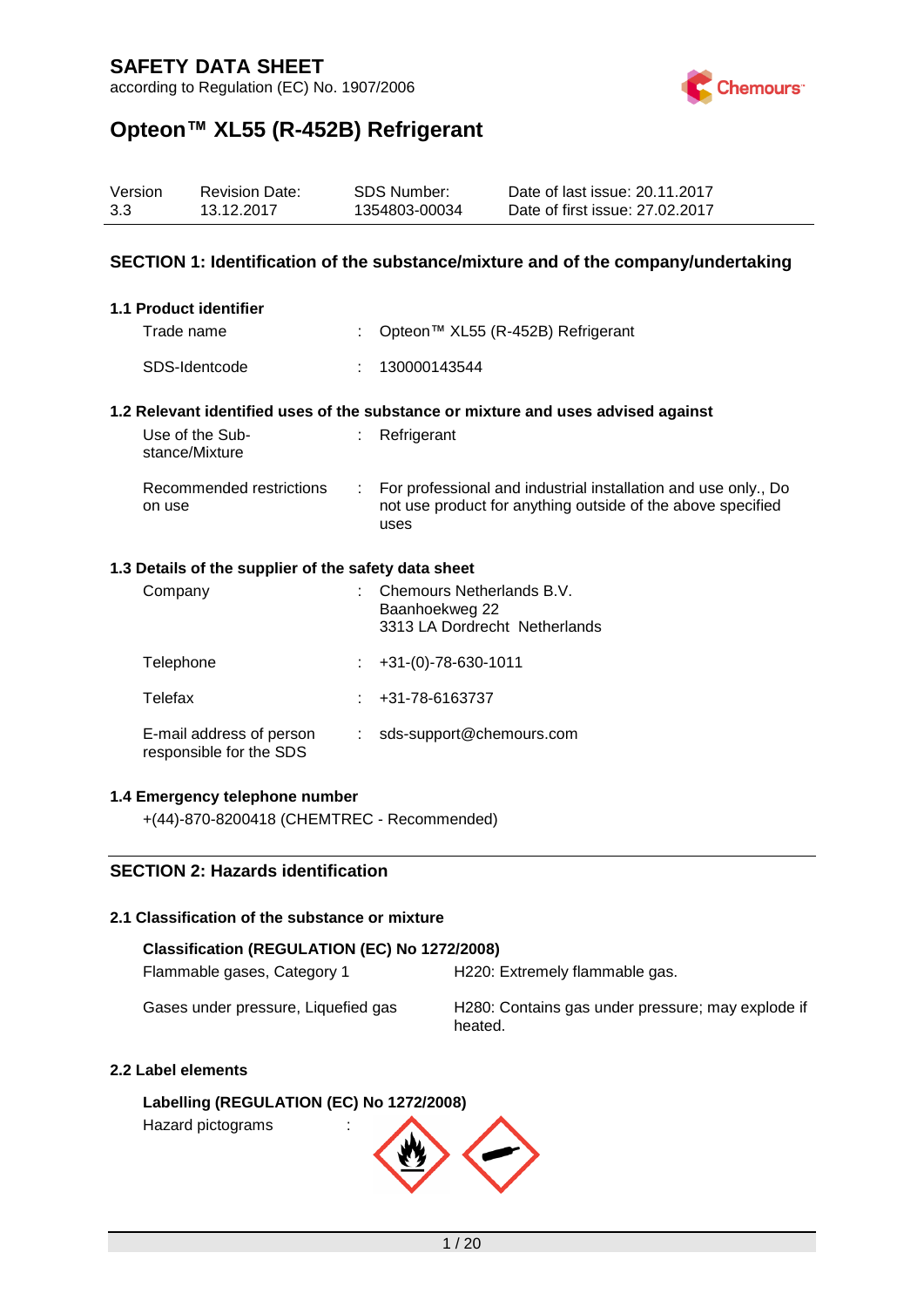according to Regulation (EC) No. 1907/2006



# **Opteon™ XL55 (R-452B) Refrigerant**

| Version<br>3.3           |  | <b>Revision Date:</b><br>13.12.2017 | <b>SDS Number:</b><br>1354803-00034 |                 | Date of last issue: 20.11.2017<br>Date of first issue: 27,02,2017                                                   |
|--------------------------|--|-------------------------------------|-------------------------------------|-----------------|---------------------------------------------------------------------------------------------------------------------|
| Signal word              |  |                                     | Danger                              |                 |                                                                                                                     |
|                          |  | Hazard statements                   | H220<br>H <sub>280</sub>            |                 | Extremely flammable gas.<br>Contains gas under pressure; may explode if heated.                                     |
| Precautionary statements |  |                                     | <b>Prevention:</b><br>P210          |                 | Keep away from heat, hot surfaces, sparks, open<br>flames and other ignition sources. No smoking.                   |
|                          |  |                                     | Response:                           |                 |                                                                                                                     |
|                          |  |                                     | P381                                | stopped safely. | P377 Leaking gas fire: Do not extinguish, unless leak can be<br>In case of leakage, eliminate all ignition sources. |
|                          |  |                                     | Storage:<br>P410 + P403<br>place.   |                 | Protect from sunlight. Store in a well-ventilated                                                                   |

#### **Additional Labelling**

Contains fluorinated greenhouse gases. (HFC-32, HFC-125)

#### **2.3 Other hazards**

This mixture contains no substance considered to be persistent, bioaccumulating and toxic (PBT). This mixture contains no substance considered to be very persistent and very bioaccumulating (vPvB).

May displace oxygen and cause rapid suffocation.

Vapours are heavier than air and can cause suffocation by reducing oxygen available for breathing.

Misuse or intentional inhalation abuse may cause death without warning symptoms, due to cardiac effects.

Rapid evaporation of the product may cause frostbite.

### **SECTION 3: Composition/information on ingredients**

#### **3.2 Mixtures**

#### **Hazardous components**

| Chemical name               | CAS-No.                    | Classification       | Concentration |
|-----------------------------|----------------------------|----------------------|---------------|
|                             | EC-No.                     |                      | (% w/w)       |
|                             | Index-No.                  |                      |               |
|                             | <b>Registration number</b> |                      |               |
| Difluoromethane*            | 75-10-5                    | Flam. Gas 1; H220    | 67            |
|                             | 200-839-4                  | Press. Gas Liquefied |               |
|                             | 01-2119471312-47           | gas; H280            |               |
| 2,3,3,3-Tetrafluoropropene* | 754-12-1                   | Flam. Gas 1; H220    | 26            |
|                             | 468-710-7                  | Press. Gas Liquefied |               |
|                             | 01-0000019665-61           | gas; H280            |               |
| Pentafluoroethane*          | 354-33-6                   | Press. Gas Liquefied | 7             |
|                             | 206-557-8                  | gas; H280            |               |
|                             | 01-2119485636-25           |                      |               |

\* Voluntarily-disclosed non-hazardous substance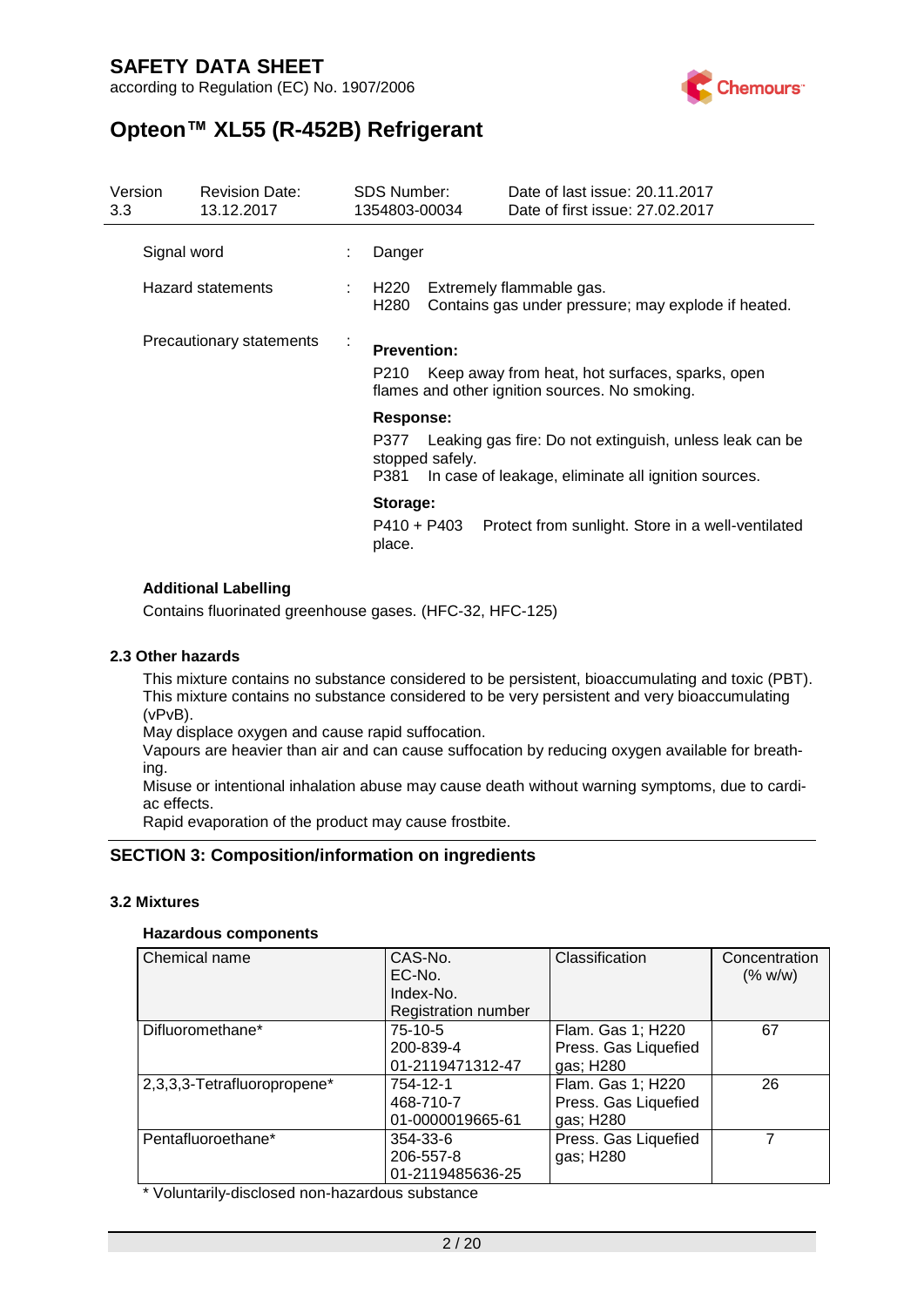according to Regulation (EC) No. 1907/2006



# **Opteon™ XL55 (R-452B) Refrigerant**

| Version | <b>Revision Date:</b> | SDS Number:   | Date of last issue: 20.11.2017  |
|---------|-----------------------|---------------|---------------------------------|
| 3.3     | 13.12.2017            | 1354803-00034 | Date of first issue: 27,02,2017 |

For explanation of abbreviations see section 16.

#### **SECTION 4: First aid measures**

| 4.1 Description of first aid measures                           |  |                                                                                                                                                                  |  |  |  |
|-----------------------------------------------------------------|--|------------------------------------------------------------------------------------------------------------------------------------------------------------------|--|--|--|
| General advice                                                  |  | : In the case of accident or if you feel unwell, seek medical ad-<br>vice immediately.<br>When symptoms persist or in all cases of doubt seek medical<br>advice. |  |  |  |
| Protection of first-aiders                                      |  | No special precautions are necessary for first aid responders.                                                                                                   |  |  |  |
| If inhaled                                                      |  | : If inhaled, remove to fresh air.<br>Get medical attention if symptoms occur.                                                                                   |  |  |  |
| In case of skin contact                                         |  | : Thaw frosted parts with lukewarm water. Do not rub affected<br>area.<br>Get medical attention immediately.                                                     |  |  |  |
| In case of eye contact                                          |  | : Get medical attention immediately.                                                                                                                             |  |  |  |
| If swallowed                                                    |  | Ingestion is not considered a potential route of exposure.                                                                                                       |  |  |  |
| 4.2 Most important symptoms and effects, both acute and delayed |  |                                                                                                                                                                  |  |  |  |
| Symptoms                                                        |  | May cause cardiac arrhythmia.                                                                                                                                    |  |  |  |
|                                                                 |  | Other symptoms potentially related to misuse or inhalation                                                                                                       |  |  |  |

|              | confusion<br>Lack of coordination<br><b>Drowsiness</b><br><b>Unconsciousness</b>     |
|--------------|--------------------------------------------------------------------------------------|
| <b>Risks</b> | Contact with liquid or refrigerated gas can cause cold burns<br>t.<br>and frostbite. |

Cardiac sensitisation Anaesthetic effects Light-headedness

#### **4.3 Indication of any immediate medical attention and special treatment needed**

abuse are

Dizziness

: Treat symptomatically and supportively.

### **SECTION 5: Firefighting measures**

### **5.1 Extinguishing media**

Suitable extinguishing media : Water spray Alcohol-resistant foam Carbon dioxide (CO2)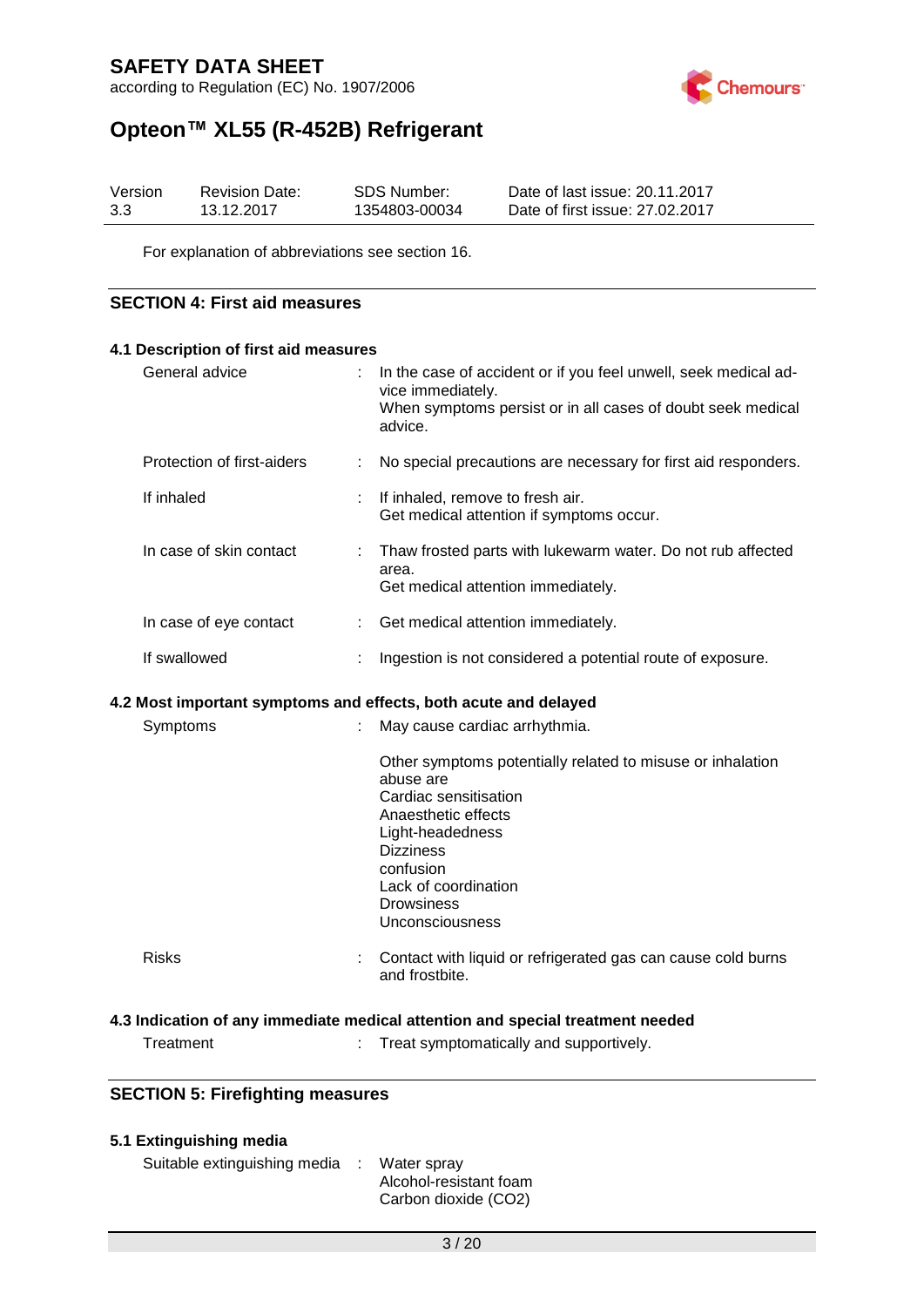

# **Opteon™ XL55 (R-452B) Refrigerant**

| Version<br>3.3 |                                                    | <b>Revision Date:</b><br>13.12.2017                       |                | <b>SDS Number:</b><br>1354803-00034                                           | Date of last issue: 20.11.2017<br>Date of first issue: 27.02.2017                                                                                                                                                                                                                                                                              |
|----------------|----------------------------------------------------|-----------------------------------------------------------|----------------|-------------------------------------------------------------------------------|------------------------------------------------------------------------------------------------------------------------------------------------------------------------------------------------------------------------------------------------------------------------------------------------------------------------------------------------|
|                |                                                    |                                                           |                | Dry chemical                                                                  |                                                                                                                                                                                                                                                                                                                                                |
|                | Unsuitable extinguishing<br>media                  |                                                           |                | None known.                                                                   |                                                                                                                                                                                                                                                                                                                                                |
|                |                                                    | 5.2 Special hazards arising from the substance or mixture |                |                                                                               |                                                                                                                                                                                                                                                                                                                                                |
|                | Specific hazards during fire-<br>fighting          |                                                           |                | due to the high vapor pressure.                                               | Vapours may form flammable mixture with air<br>Exposure to combustion products may be a hazard to health.<br>If the temperature rises there is danger of the vessels bursting                                                                                                                                                                  |
|                | ucts                                               | Hazardous combustion prod-                                | $\mathbb{R}^n$ | Hydrogen fluoride<br>carbonyl fluoride<br>Carbon oxides<br>Fluorine compounds |                                                                                                                                                                                                                                                                                                                                                |
|                |                                                    | 5.3 Advice for firefighters                               |                |                                                                               |                                                                                                                                                                                                                                                                                                                                                |
|                | Special protective equipment :<br>for firefighters |                                                           |                |                                                                               | Wear self-contained breathing apparatus for firefighting if nec-<br>essary. Use personal protective equipment.                                                                                                                                                                                                                                 |
|                | ods                                                | Specific extinguishing meth-                              | ÷              | stopped safely.<br>SO.<br>Evacuate area.                                      | Use extinguishing measures that are appropriate to local cir-<br>cumstances and the surrounding environment.<br>Fight fire remotely due to the risk of explosion.<br>Use water spray to cool unopened containers.<br>Leaking gas fire: Do not extinguish, unless leak can be<br>Remove undamaged containers from fire area if it is safe to do |

### **SECTION 6: Accidental release measures**

### **6.1 Personal precautions, protective equipment and emergency procedures**

| Personal precautions | : Evacuate personnel to safe areas.<br>Only trained personnel should re-enter the area.<br>Remove all sources of ignition.<br>Avoid skin contact with leaking liquid (danger of frostbite).<br>Ventilate the area.<br>Follow safe handling advice and personal protective equip-<br>ment recommendations. |
|----------------------|-----------------------------------------------------------------------------------------------------------------------------------------------------------------------------------------------------------------------------------------------------------------------------------------------------------|
|                      |                                                                                                                                                                                                                                                                                                           |

#### **6.2 Environmental precautions**

| Environmental precautions |  | Prevent further leakage or spillage if safe to do so. |
|---------------------------|--|-------------------------------------------------------|
|                           |  | Retain and dispose of contaminated wash water.        |

#### **6.3 Methods and material for containment and cleaning up**

| Methods for cleaning up | $\therefore$ Ventilate the area.                       |
|-------------------------|--------------------------------------------------------|
|                         | Non-sparking tools should be used.                     |
|                         | Suppress (knock down) gases/vapours/mists with a water |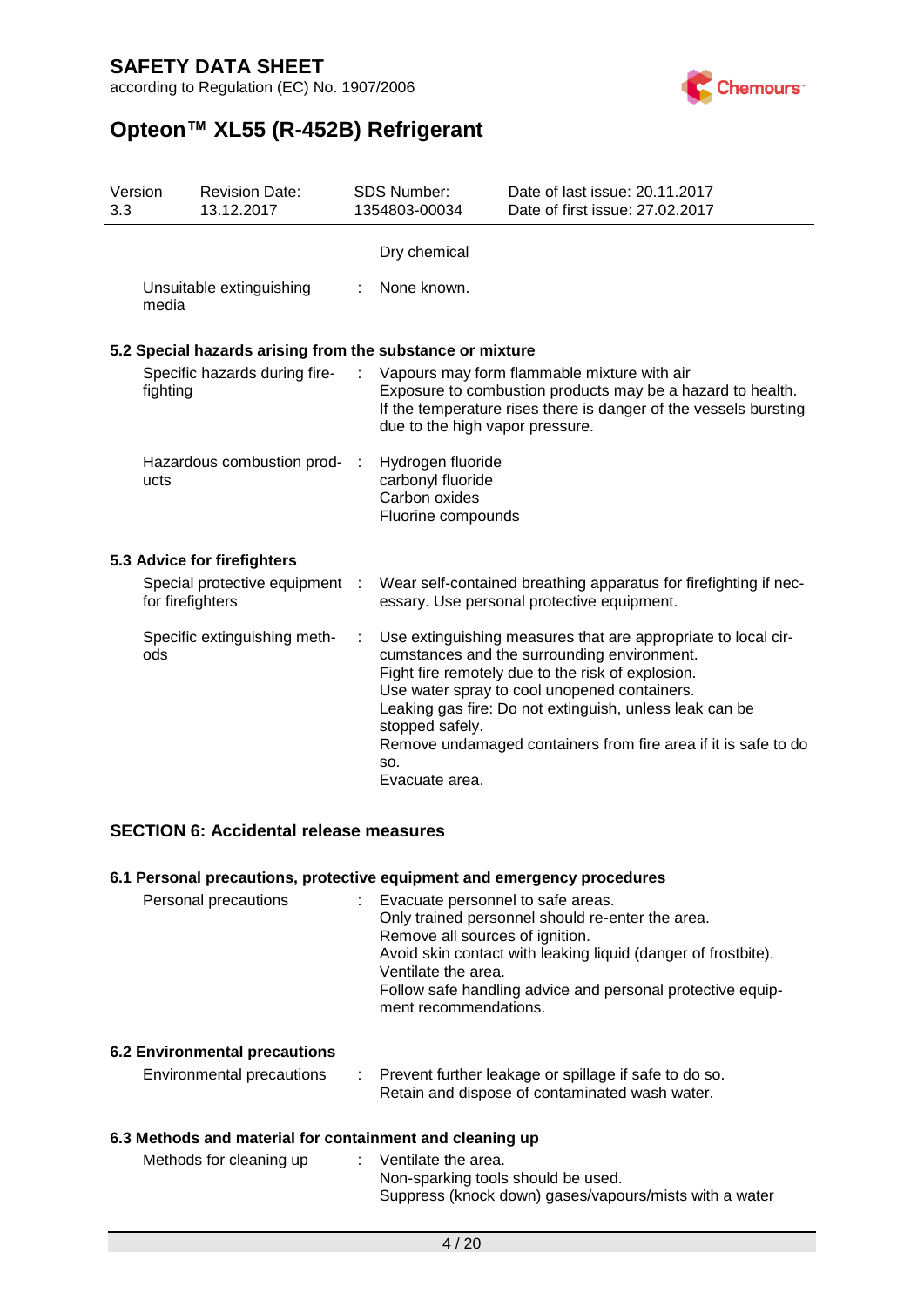according to Regulation (EC) No. 1907/2006



# **Opteon™ XL55 (R-452B) Refrigerant**

| Version | <b>Revision Date:</b> | <b>SDS Number:</b> | Date of last issue: 20.11.2017                                                                                                                                                                                                                                                                                                                    |
|---------|-----------------------|--------------------|---------------------------------------------------------------------------------------------------------------------------------------------------------------------------------------------------------------------------------------------------------------------------------------------------------------------------------------------------|
| 3.3     | 13.12.2017            | 1354803-00034      | Date of first issue: 27,02,2017                                                                                                                                                                                                                                                                                                                   |
|         |                       | spray jet.         | Local or national regulations may apply to releases and dis-<br>posal of this material, as well as those materials and items<br>employed in the cleanup of releases. You will need to deter-<br>mine which regulations are applicable.<br>Sections 13 and 15 of this SDS provide information regarding<br>certain local or national requirements. |

### **6.4 Reference to other sections**

See sections: 7, 8, 11, 12 and 13.

**SECTION 7: Handling and storage**

| 7.1 Precautions for safe handling |                                                                                                                                                                                                                                                                                                                                                                                                                                                                                                                                                                                                                                                                                                                                                                                                                                                                                                                                                                                                                                                                                                                                                                                                                                      |
|-----------------------------------|--------------------------------------------------------------------------------------------------------------------------------------------------------------------------------------------------------------------------------------------------------------------------------------------------------------------------------------------------------------------------------------------------------------------------------------------------------------------------------------------------------------------------------------------------------------------------------------------------------------------------------------------------------------------------------------------------------------------------------------------------------------------------------------------------------------------------------------------------------------------------------------------------------------------------------------------------------------------------------------------------------------------------------------------------------------------------------------------------------------------------------------------------------------------------------------------------------------------------------------|
| <b>Technical measures</b>         | Use equipment rated for cylinder pressure. Use a backflow<br>preventative device in piping. Close valve after each use and<br>when empty.                                                                                                                                                                                                                                                                                                                                                                                                                                                                                                                                                                                                                                                                                                                                                                                                                                                                                                                                                                                                                                                                                            |
| Local/Total ventilation           | Use with local exhaust ventilation.<br>Use only in an area equipped with explosion-proof exhaust<br>ventilation if advised by assessment of the local exposure<br>potential                                                                                                                                                                                                                                                                                                                                                                                                                                                                                                                                                                                                                                                                                                                                                                                                                                                                                                                                                                                                                                                          |
| Advice on safe handling<br>÷      | Avoid breathing gas.<br>Valve protection caps and valve outlet threaded plugs must<br>remain in place unless container is secured with valve outlet<br>piped to use point.<br>Use a check valve or trap in the discharge line to prevent haz-<br>ardous back flow into the cylinder.<br>Use a pressure reducing regulator when connecting cylinder<br>to lower pressure (<3000 psig) piping or systems.<br>Never attempt to lift cylinder by its cap.<br>Do not drag, slide or roll cylinders.<br>Use a suitable hand truck for cylinder movement.<br>Handle in accordance with good industrial hygiene and safety<br>practice, based on the results of the workplace exposure as-<br>sessment<br>Keep container tightly closed.<br>Wear cold insulating gloves/ face shield/ eye protection.<br>Prevent backflow into the gas tank.<br>Open the valves slowly to prevent pressure surges.<br>Close valve after each use and when empty. Do NOT change<br>or force fit connections.<br>Prevent the intrusion of water into the gas tank.<br>Keep away from heat and sources of ignition.<br>Take precautionary measures against static discharges.<br>Take care to prevent spills, waste and minimize release to the<br>environment. |
| Hygiene measures<br>÷             | Ensure that eye flushing systems and safety showers are<br>located close to the working place. When using do not eat,<br>drink or smoke. Wash contaminated clothing before re-use.                                                                                                                                                                                                                                                                                                                                                                                                                                                                                                                                                                                                                                                                                                                                                                                                                                                                                                                                                                                                                                                   |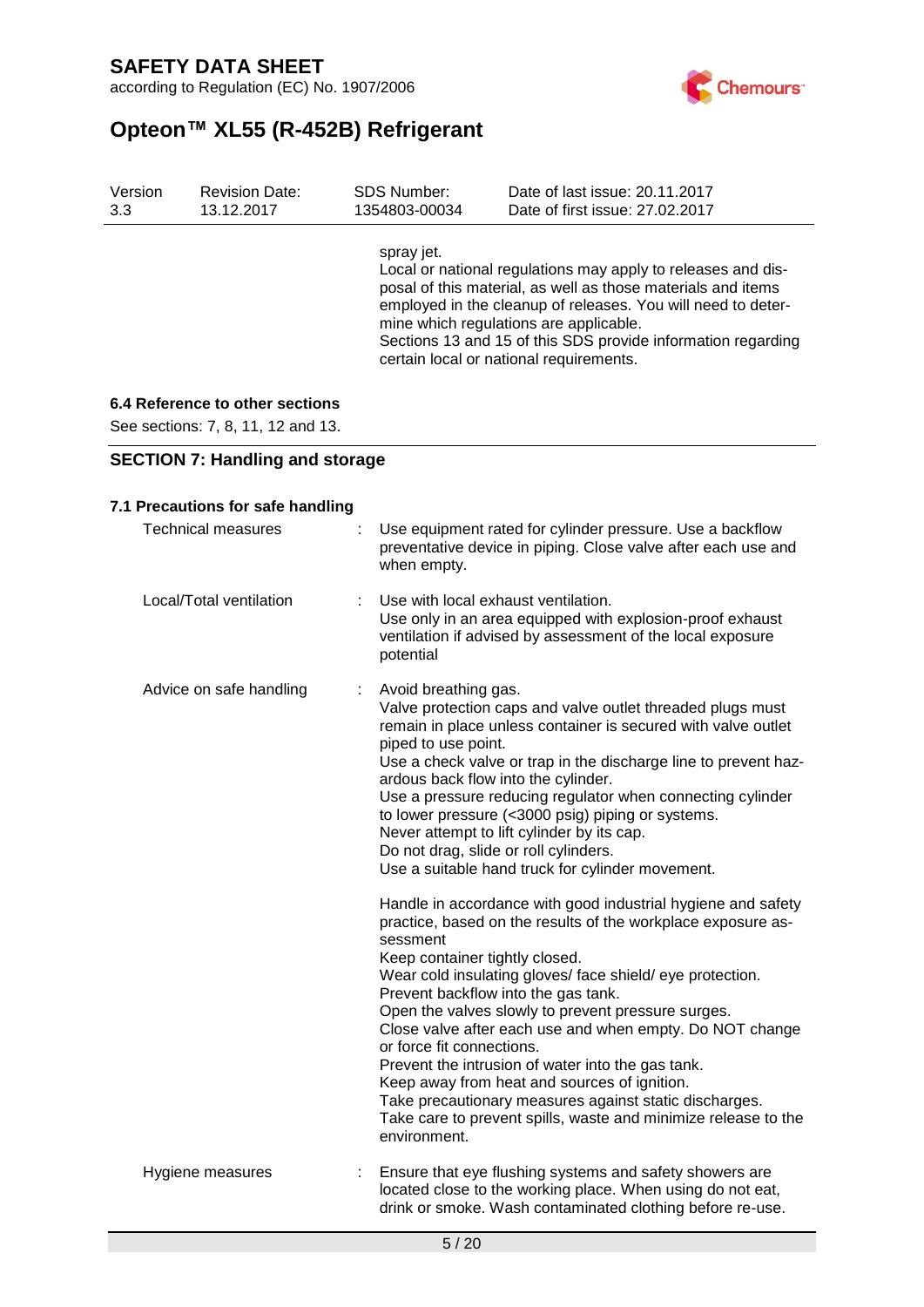according to Regulation (EC) No. 1907/2006



# **Opteon™ XL55 (R-452B) Refrigerant**

| Version | <b>Revision Date:</b> | SDS Number:   | Date of last issue: 20.11.2017  |
|---------|-----------------------|---------------|---------------------------------|
| 3.3     | 13.12.2017            | 1354803-00034 | Date of first issue: 27,02,2017 |

#### **7.2 Conditions for safe storage, including any incompatibilities**

| Requirements for storage<br>areas and containers |   | Cylinders should be stored upright and firmly secured to pre-<br>vent falling or being knocked over. Separate full containers<br>from empty containers. Do not store near combustible materi-<br>als. Avoid area where salt or other corrosive materials are<br>present. Keep in properly labelled containers. Keep tightly<br>closed. Keep in a cool, well-ventilated place. Keep away from<br>direct sunlight. Store in accordance with the particular national<br>regulations. Keep away from heat and sources of ignition. |
|--------------------------------------------------|---|--------------------------------------------------------------------------------------------------------------------------------------------------------------------------------------------------------------------------------------------------------------------------------------------------------------------------------------------------------------------------------------------------------------------------------------------------------------------------------------------------------------------------------|
| Advice on common storage                         | ÷ | Do not store with the following product types:<br>Self-reactive substances and mixtures<br>Organic peroxides<br>Oxidizing agents<br>Flammable liquids<br>Flammable solids<br>Pyrophoric liquids<br>Pyrophoric solids<br>Self-heating substances and mixtures<br>Substances and mixtures, which in contact with water, emit<br>flammable gases<br><b>Explosives</b><br>Acutely toxic substances and mixtures<br>Substances and mixtures with chronic toxicity                                                                   |
| Storage period                                   |   | $> 10$ yr                                                                                                                                                                                                                                                                                                                                                                                                                                                                                                                      |
| Recommended storage tem-<br>perature             |   | $<$ 52 °C                                                                                                                                                                                                                                                                                                                                                                                                                                                                                                                      |
| Further information on stor-<br>age stability    | ÷ | The product has an indefinite shelf life when stored properly.                                                                                                                                                                                                                                                                                                                                                                                                                                                                 |
| Specific end use(s)                              |   |                                                                                                                                                                                                                                                                                                                                                                                                                                                                                                                                |

# **7.3 Specific end use(s)**

| Specific use(s) |  | No data available |
|-----------------|--|-------------------|
|-----------------|--|-------------------|

#### **SECTION 8: Exposure controls/personal protection**

### **8.1 Control parameters**

#### **Derived No Effect Level (DNEL) according to Regulation (EC) No. 1907/2006:**

| Substance name     | End Use   | Exposure routes | Potential health ef- | Value      |
|--------------------|-----------|-----------------|----------------------|------------|
|                    |           |                 | fects                |            |
| Difluoromethane    | Workers   | Inhalation      | Long-term systemic   | 7035 mg/m3 |
|                    |           |                 | effects              |            |
|                    | Consumers | Inhalation      | Long-term systemic   | 750 mg/m3  |
|                    |           |                 | effects              |            |
| $2,3,3,3-$         | Workers   | Inhalation      | Long-term systemic   | 950 mg/m3  |
| Tetrafluoropropene |           |                 | effects              |            |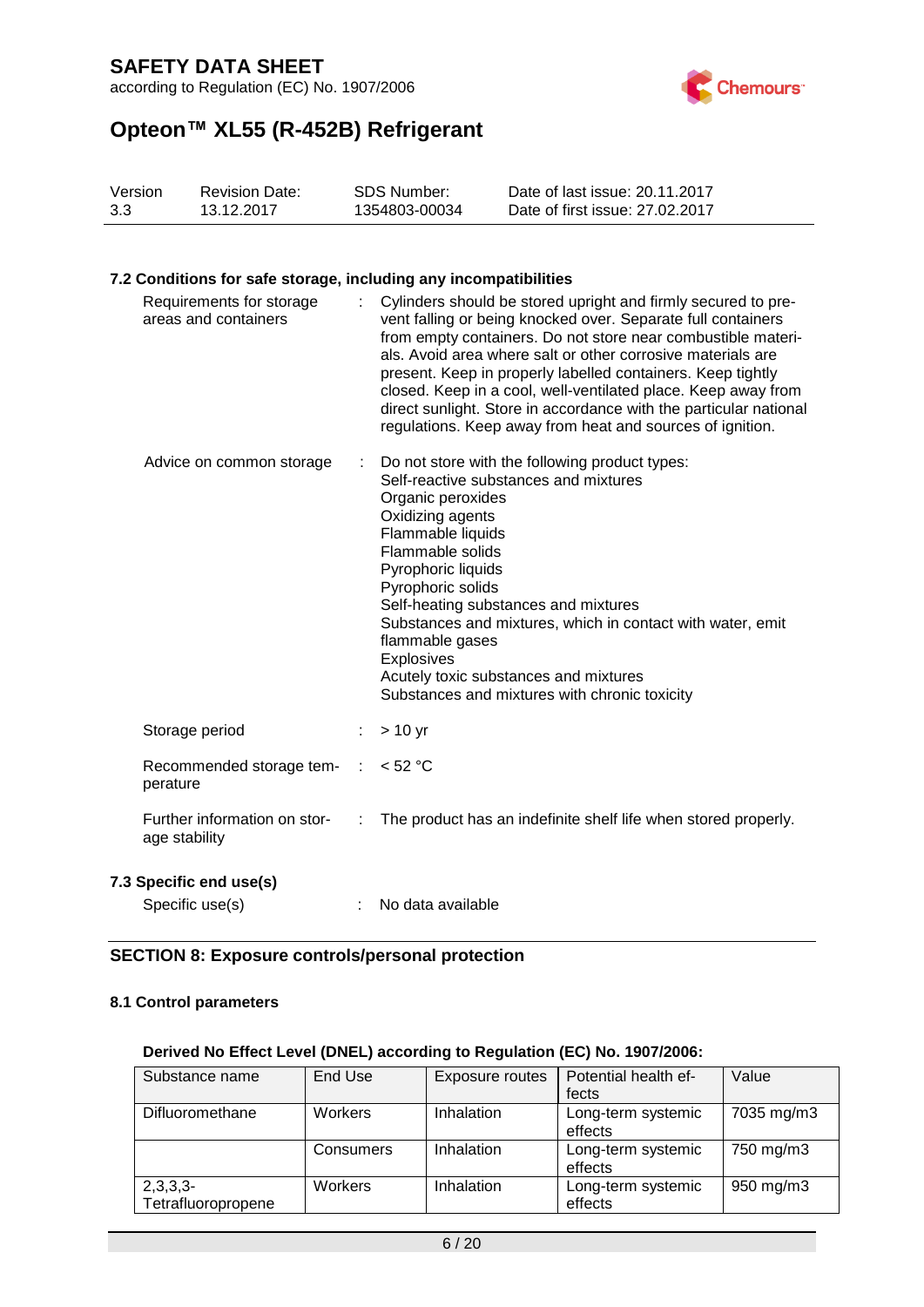according to Regulation (EC) No. 1907/2006



# **Opteon™ XL55 (R-452B) Refrigerant**

| Date of first issue: 27,02,2017<br>3.3<br>1354803-00034<br>13.12.2017 | Version | <b>Revision Date:</b> | SDS Number: | Date of last issue: 20.11.2017 |
|-----------------------------------------------------------------------|---------|-----------------------|-------------|--------------------------------|
|-----------------------------------------------------------------------|---------|-----------------------|-------------|--------------------------------|

| Pentafluoroethane | <b>Workers</b> | Inhalation | Long-term systemic<br>effects | 16444 mg/m3 |
|-------------------|----------------|------------|-------------------------------|-------------|
|                   | Consumers      | Inhalation | Long-term systemic<br>effects | 1753 mg/m3  |

#### **Predicted No Effect Concentration (PNEC) according to Regulation (EC) No. 1907/2006:**

| Substance name             | <b>Environmental Compartment</b> | Value                              |
|----------------------------|----------------------------------|------------------------------------|
| Difluoromethane            | Fresh water                      | $0.142$ mg/l                       |
|                            | Intermittent use/release         | $1.42$ mg/l                        |
|                            | Fresh water sediment             | 0.534 mg/kg                        |
| 2,3,3,3-Tetrafluoropropene | Fresh water                      | $0.1$ mg/l                         |
|                            | Intermittent use/release         | 1 $mg/l$                           |
|                            | Fresh water sediment             | 1.77 mg/kg dry<br>weight (d.w.)    |
|                            | Soil                             | 1.54 mg/kg dry<br>weight (d.w.)    |
|                            | Marine water                     | $0.01$ mg/l                        |
|                            | Marine sediment                  | $0.178$ mg/kg dry<br>weight (d.w.) |
| Pentafluoroethane          | Fresh water                      | $0.1$ mg/l                         |
|                            | Intermittent use/release         | 1 $mg/l$                           |
|                            | Fresh water sediment             | $0.6$ mg/kg                        |

#### **8.2 Exposure controls**

#### **Engineering measures**

Minimize workplace exposure concentrations. Use only in an area equipped with explosion-proof exhaust ventilation if advised by assessment of the local exposure potential Use with local exhaust ventilation.

#### **Personal protective equipment**

| Eye protection              | ÷ | Wear the following personal protective equipment:<br>Chemical resistant goggles must be worn.<br>Face-shield                                                                                                                                                                                                                                                                                                                                                     |
|-----------------------------|---|------------------------------------------------------------------------------------------------------------------------------------------------------------------------------------------------------------------------------------------------------------------------------------------------------------------------------------------------------------------------------------------------------------------------------------------------------------------|
| Hand protection<br>Material |   | Heat resistant gloves                                                                                                                                                                                                                                                                                                                                                                                                                                            |
| Remarks                     | ÷ | Choose gloves to protect hands against chemicals depending<br>on the concentration and quantity of the hazardous sub-<br>stance and specific to place of work. For special applications,<br>we recommend clarifying the resistance to chemicals of the<br>aforementioned protective gloves with the glove manufactur-<br>er. Wash hands before breaks and at the end of workday.<br>Breakthrough time is not determined for the product. Change<br>gloves often! |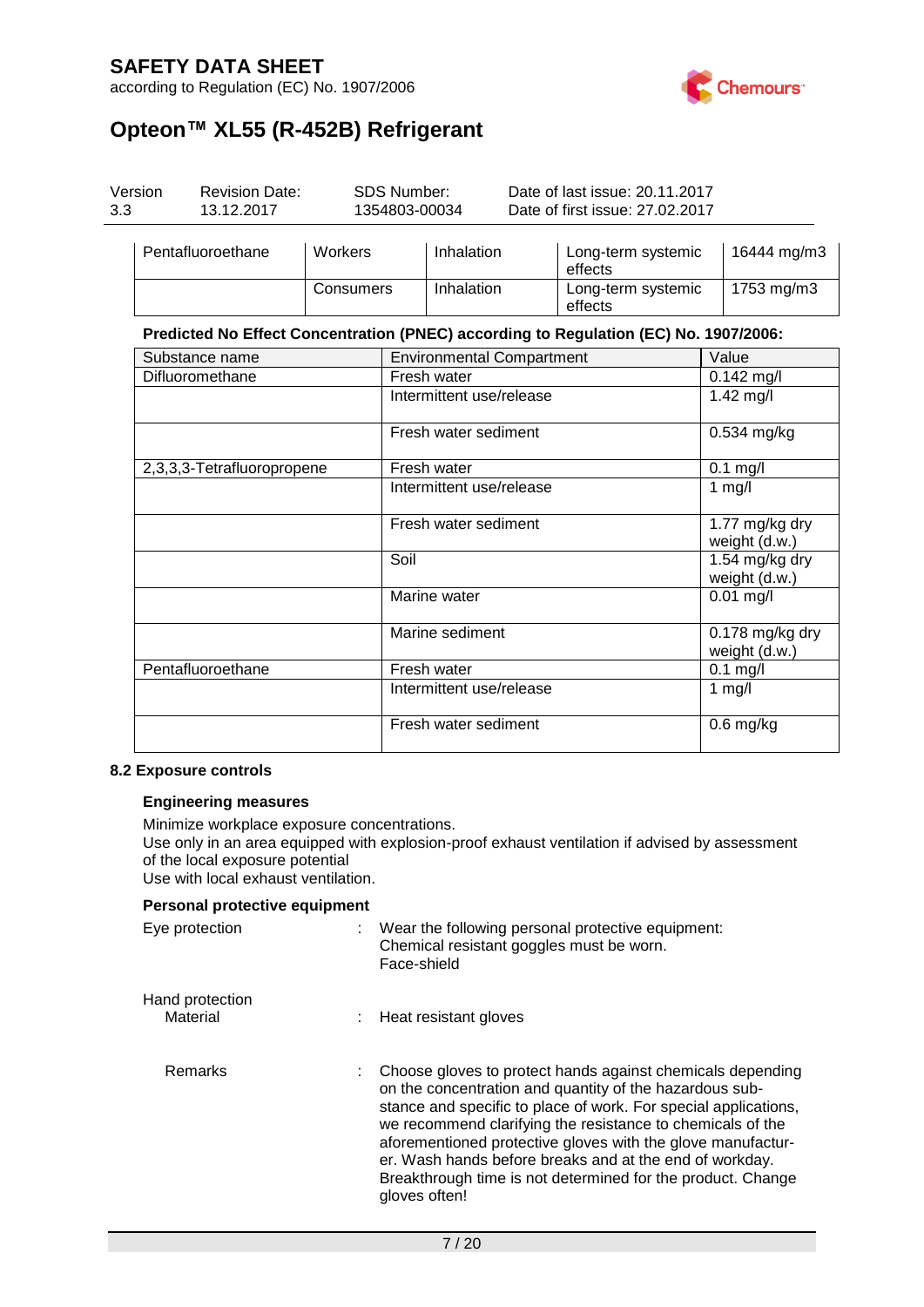according to Regulation (EC) No. 1907/2006



# **Opteon™ XL55 (R-452B) Refrigerant**

| Version<br>3.3 |             | <b>Revision Date:</b><br>13.12.2017 | <b>SDS Number:</b><br>1354803-00034 | Date of last issue: 20.11.2017<br>Date of first issue: 27,02,2017                                                                                                                       |
|----------------|-------------|-------------------------------------|-------------------------------------|-----------------------------------------------------------------------------------------------------------------------------------------------------------------------------------------|
|                |             | Skin and body protection            | pheres or flash fires is low        | : Wear the following personal protective equipment:<br>Flame retardant antistatic protective clothing, unless as-<br>sessment demonstrates that the risk of explosive atmos-            |
|                |             | Respiratory protection              |                                     | : Use respiratory protection unless adequate local exhaust<br>ventilation is provided or exposure assessment demonstrates<br>that exposures are within recommended exposure guidelines. |
|                | Filter type |                                     |                                     | Organic gas and low boiling vapour type (AX)                                                                                                                                            |
|                |             | Protective measures                 |                                     | : Wear cold insulating gloves/face shield/eye protection.                                                                                                                               |

### **SECTION 9: Physical and chemical properties**

### **9.1 Information on basic physical and chemical properties**

| Appearance                                          |    | Liquefied gas                                              |
|-----------------------------------------------------|----|------------------------------------------------------------|
| Colour                                              |    | clear, colourless                                          |
| Odour                                               |    | slight, ether-like                                         |
| <b>Odour Threshold</b>                              | ÷  | No data available                                          |
| рH                                                  | t  | No data available                                          |
| Melting point/freezing point                        | t. | No data available                                          |
| Initial boiling point and boiling :<br>range        |    | $-51$ °C                                                   |
| Flash point                                         | ÷  | Not applicable                                             |
| Evaporation rate                                    | ÷. | >1<br>$(CCL4=1.0)$                                         |
| Flammability (solid, gas)                           | t. | Flammable                                                  |
| Upper explosion limit / Upper<br>flammability limit | ÷  | Upper flammability limit<br>23.3 %(V)<br>Method: ASTM E681 |
| Lower explosion limit / Lower<br>flammability limit | t. | Lower flammability limit<br>12 %(V)<br>Method: ASTM E681   |
| Vapour pressure                                     | ÷  | 15,987 hPa (25 °C)                                         |
| Relative vapour density                             |    | No data available                                          |
| Relative density                                    | t. | 0.99(25 °C)                                                |
|                                                     |    |                                                            |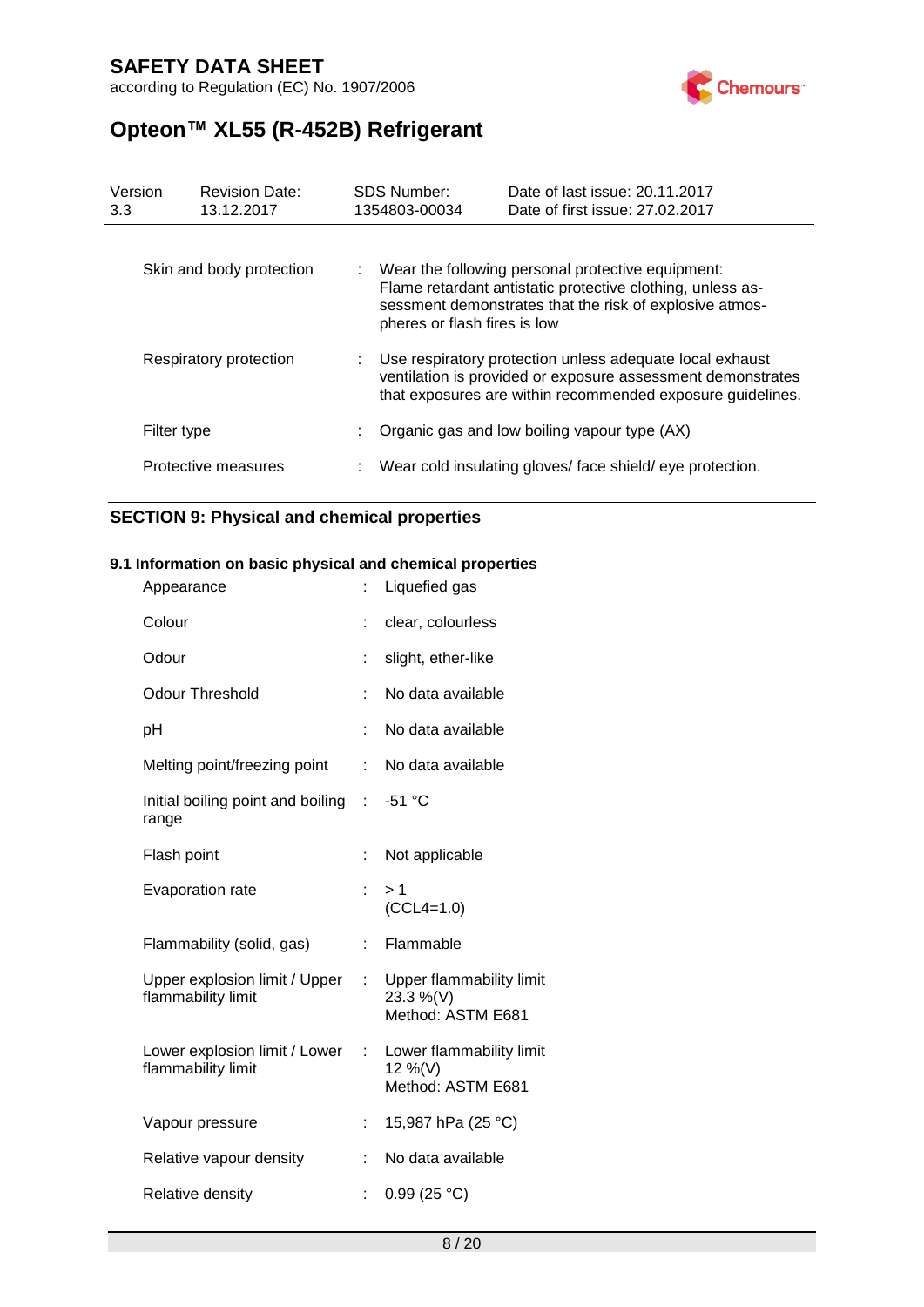according to Regulation (EC) No. 1907/2006



# **Opteon™ XL55 (R-452B) Refrigerant**

| Version<br>3.3 | <b>Revision Date:</b><br>13.12.2017        | <b>SDS Number:</b><br>1354803-00034 | Date of last issue: 20.11.2017<br>Date of first issue: 27.02.2017 |
|----------------|--------------------------------------------|-------------------------------------|-------------------------------------------------------------------|
|                | Density                                    | 0.99 g/cm3 (25 $^{\circ}$ C)        |                                                                   |
|                | Solubility(ies)<br>Water solubility        | No data available                   |                                                                   |
|                | Partition coefficient: n-<br>octanol/water | Not applicable                      |                                                                   |
|                | Auto-ignition temperature                  | No data available                   |                                                                   |
|                | Decomposition temperature                  | : No data available                 |                                                                   |
|                | Viscosity<br>Viscosity, kinematic          | Not applicable                      |                                                                   |
|                | <b>Explosive properties</b>                | Not explosive                       |                                                                   |
|                | Oxidizing properties                       |                                     | The substance or mixture is not classified as oxidizing.          |
|                | 9.2 Other information<br>Particle size     | Not applicable                      |                                                                   |

### **SECTION 10: Stability and reactivity**

#### **10.1 Reactivity**

Not classified as a reactivity hazard.

#### **10.2 Chemical stability**

Stable if used as directed. Follow precautionary advice and avoid incompatible materials and conditions.

#### **10.3 Possibility of hazardous reactions**

| Hazardous reactions      | Vapours may form flammable mixture with air<br>Can react with strong oxidizing agents.<br>Extremely flammable gas. |
|--------------------------|--------------------------------------------------------------------------------------------------------------------|
| 10.4 Conditions to avoid |                                                                                                                    |
| Conditions to avoid      | : Heat, flames and sparks.                                                                                         |

#### **10.5 Incompatible materials**

Materials to avoid : Oxidizing agents

#### **10.6 Hazardous decomposition products**

No hazardous decomposition products are known.

### **SECTION 11: Toxicological information**

#### **11.1 Information on toxicological effects**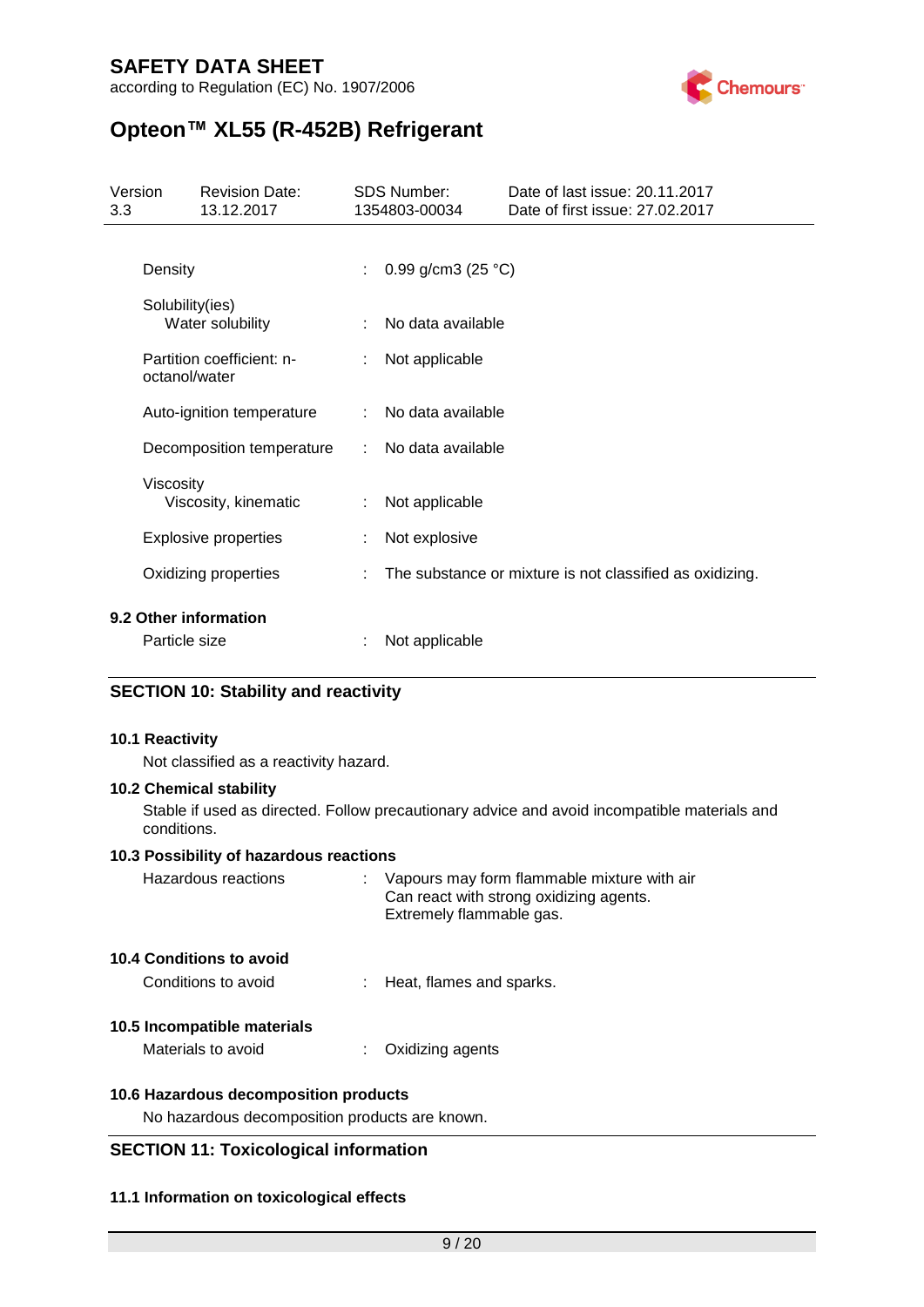according to Regulation (EC) No. 1907/2006



# **Opteon™ XL55 (R-452B) Refrigerant**

| Version<br>3.3 |          | <b>Revision Date:</b><br>13.12.2017                                     |   | <b>SDS Number:</b><br>1354803-00034                                                                          | Date of last issue: 20.11.2017<br>Date of first issue: 27,02,2017 |
|----------------|----------|-------------------------------------------------------------------------|---|--------------------------------------------------------------------------------------------------------------|-------------------------------------------------------------------|
|                | exposure | Information on likely routes of :                                       |   | Inhalation<br>Skin contact<br>Eye contact                                                                    |                                                                   |
|                |          | <b>Acute toxicity</b><br>Not classified based on available information. |   |                                                                                                              |                                                                   |
|                |          | <b>Components:</b>                                                      |   |                                                                                                              |                                                                   |
|                |          | Difluoromethane:                                                        |   |                                                                                                              |                                                                   |
|                |          | Acute inhalation toxicity                                               | ÷ | $LC50$ (Rat): $> 520000$ ppm<br>Exposure time: 4 h<br>Test atmosphere: gas                                   |                                                                   |
|                |          |                                                                         |   | 350000 ppm<br>Symptoms: Cardiac sensitisation                                                                | Lowest observed adverse effect concentration (Dog): >             |
|                |          |                                                                         |   | Symptoms: Cardiac sensitisation                                                                              | No observed adverse effect concentration (Dog): 350000 ppm        |
|                |          |                                                                         |   | Symptoms: Cardiac sensitisation                                                                              | Cardiac sensitisation threshold limit (Dog): > 735,000 mg/m3      |
|                |          | 2,3,3,3-Tetrafluoropropene:                                             |   |                                                                                                              |                                                                   |
|                |          | Acute inhalation toxicity                                               |   | $LC50$ (Rat): $> 405000$ ppm<br>Exposure time: 4 h<br>Test atmosphere: gas                                   |                                                                   |
|                |          |                                                                         |   | 120000 ppm<br>Test atmosphere: gas<br>Symptoms: Cardiac sensitisation                                        | Lowest observed adverse effect concentration (Dog): >             |
|                |          |                                                                         |   | Test atmosphere: gas<br>Symptoms: Cardiac sensitisation                                                      | No observed adverse effect concentration (Dog): 120000 ppm        |
|                |          |                                                                         |   | Test atmosphere: gas<br>Symptoms: Cardiac sensitisation                                                      | Cardiac sensitisation threshold limit (Dog): > 559,509 mg/m3      |
|                |          | Pentafluoroethane:                                                      |   |                                                                                                              |                                                                   |
|                |          | Acute inhalation toxicity                                               |   | $LCO$ (Rat): $> 800000$ ppm<br>Exposure time: 4 h<br>Test atmosphere: gas<br>Method: OECD Test Guideline 403 |                                                                   |

### **Skin corrosion/irritation**

Not classified based on available information.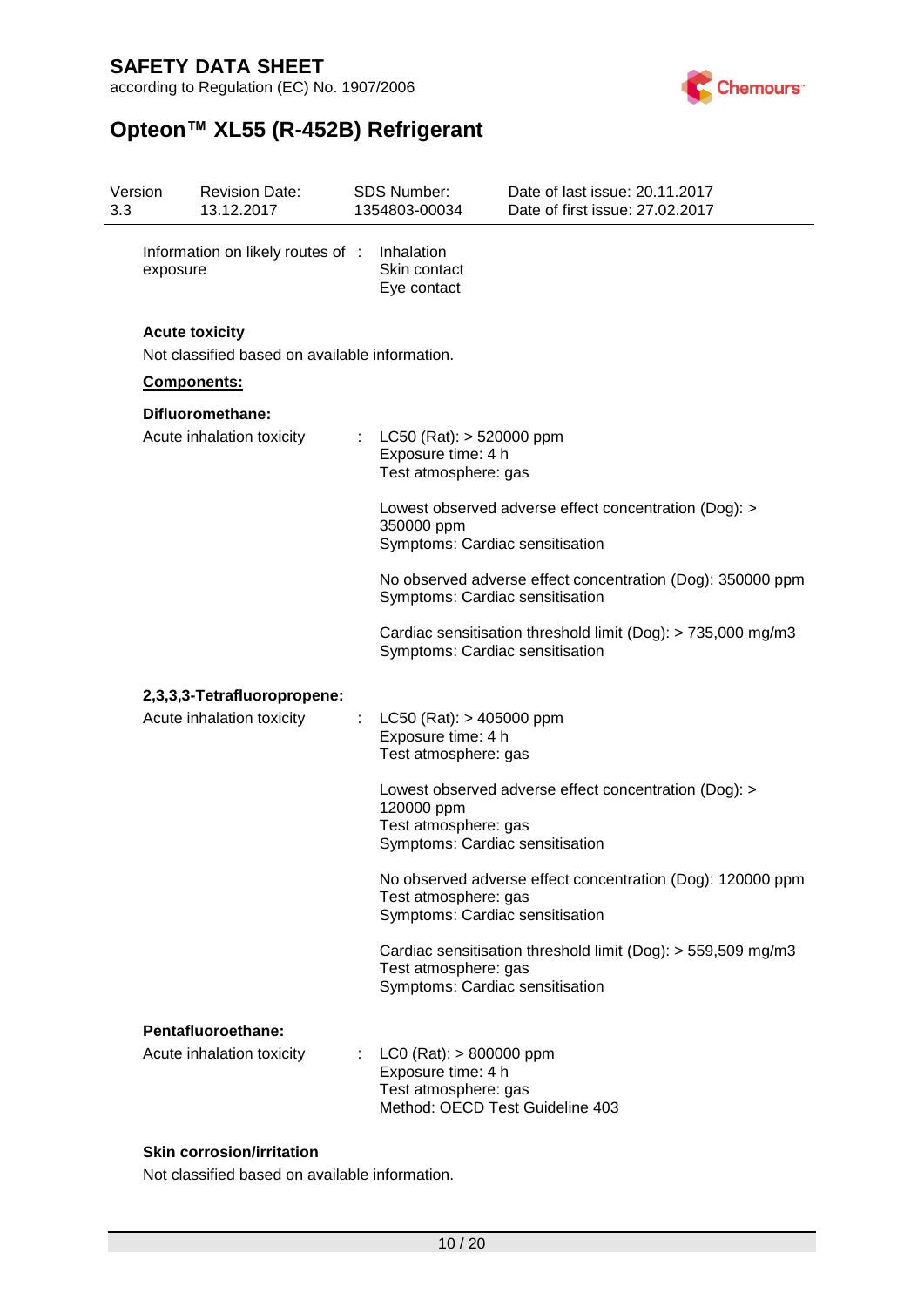according to Regulation (EC) No. 1907/2006



# **Opteon™ XL55 (R-452B) Refrigerant**

| Version | <b>Revision Date:</b> | SDS Number:   | Date of last issue: 20.11.2017  |
|---------|-----------------------|---------------|---------------------------------|
| 3.3     | 13.12.2017            | 1354803-00034 | Date of first issue: 27.02.2017 |

#### **Components:**

#### **Difluoromethane:**

Species: Not tested on animals Result: No skin irritation

#### **2,3,3,3-Tetrafluoropropene:**

Species: Not tested on animals Result: No skin irritation

#### **Serious eye damage/eye irritation**

Not classified based on available information.

#### **Components:**

#### **Difluoromethane:**

Species: Not tested on animals Result: No eye irritation

#### **2,3,3,3-Tetrafluoropropene:**

Species: Not tested on animals Result: No eye irritation

#### **Respiratory or skin sensitisation**

#### **Skin sensitisation**

Not classified based on available information.

#### **Respiratory sensitisation**

Not classified based on available information.

#### **Components:**

#### **Difluoromethane:**

Exposure routes: Skin contact Species: Not tested on animals Result: negative

Species: Not tested on animals Result: negative

#### **2,3,3,3-Tetrafluoropropene:**

Exposure routes: Skin contact Species: Not tested on animals Result: negative

### **Germ cell mutagenicity**

Not classified based on available information.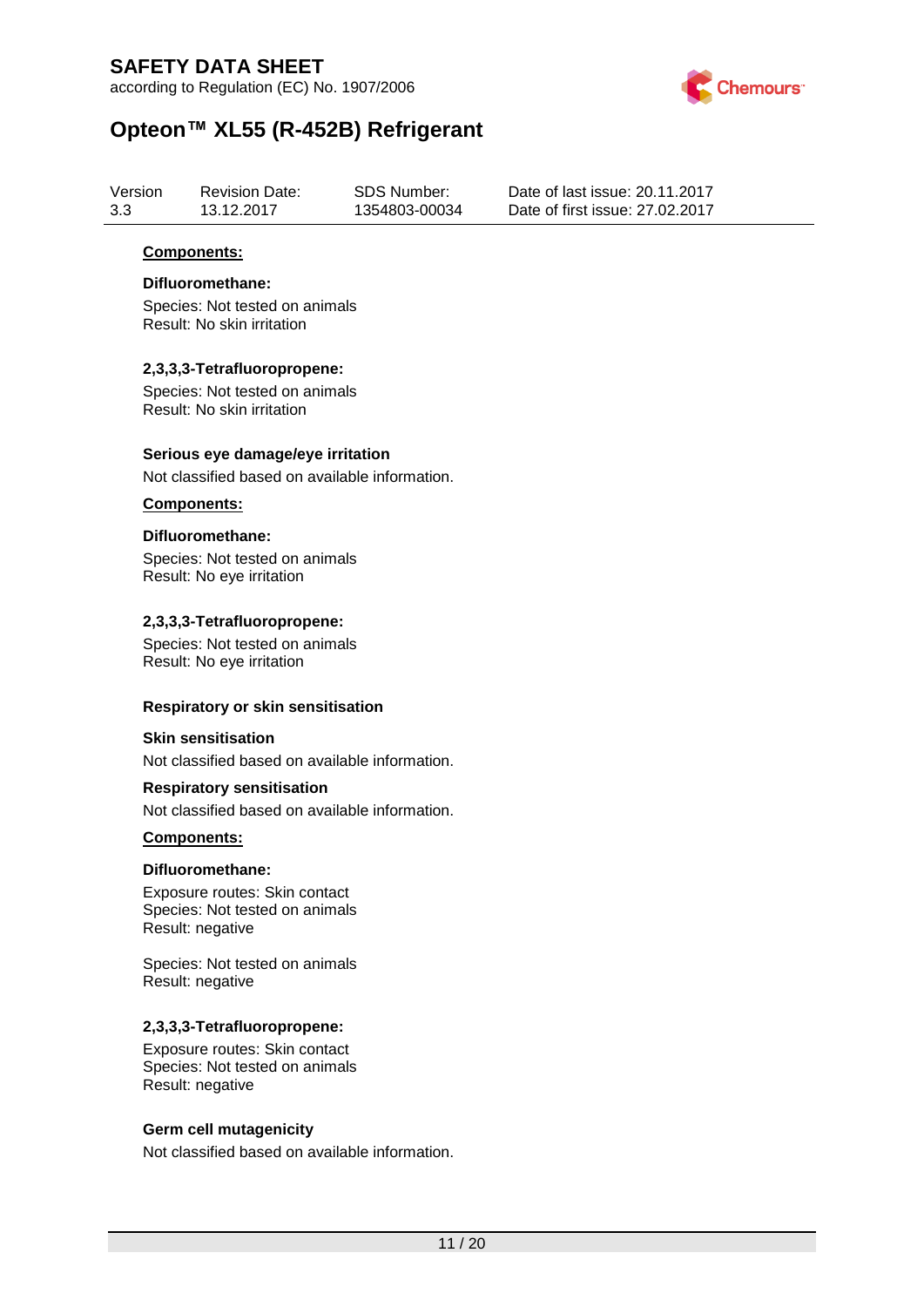according to Regulation (EC) No. 1907/2006



# **Opteon™ XL55 (R-452B) Refrigerant**

| Version<br>3.3 |                    | <b>Revision Date:</b><br>13.12.2017                                            | <b>SDS Number:</b><br>1354803-00034                                                                                                | Date of last issue: 20.11.2017<br>Date of first issue: 27.02.2017                                                                                |
|----------------|--------------------|--------------------------------------------------------------------------------|------------------------------------------------------------------------------------------------------------------------------------|--------------------------------------------------------------------------------------------------------------------------------------------------|
|                | <b>Components:</b> |                                                                                |                                                                                                                                    |                                                                                                                                                  |
|                |                    | Difluoromethane:                                                               |                                                                                                                                    |                                                                                                                                                  |
|                | sessment           | Germ cell mutagenicity-As-                                                     | cell mutagen.                                                                                                                      | Weight of evidence does not support classification as a germ                                                                                     |
|                |                    | 2,3,3,3-Tetrafluoropropene:                                                    |                                                                                                                                    |                                                                                                                                                  |
|                | sessment           | Germ cell mutagenicity-As-                                                     | cell mutagen.                                                                                                                      | Weight of evidence does not support classification as a germ                                                                                     |
|                |                    | Pentafluoroethane:                                                             |                                                                                                                                    |                                                                                                                                                  |
|                |                    | Genotoxicity in vitro                                                          | Method: OECD Test Guideline 473<br>Result: negative                                                                                | Test Type: Chromosome aberration test in vitro                                                                                                   |
|                |                    | Genotoxicity in vivo                                                           | cytogenetic assay)<br>Species: Mouse<br>Application Route: inhalation (gas)<br>Method: OECD Test Guideline 474<br>Result: negative | Test Type: Mammalian erythrocyte micronucleus test (in vivo                                                                                      |
|                |                    | Carcinogenicity<br>Not classified based on available information.              |                                                                                                                                    |                                                                                                                                                  |
|                | <b>Components:</b> |                                                                                |                                                                                                                                    |                                                                                                                                                  |
|                |                    | 2,3,3,3-Tetrafluoropropene:                                                    |                                                                                                                                    |                                                                                                                                                  |
|                | ment               | Carcinogenicity - Assess-                                                      | cinogen                                                                                                                            | Weight of evidence does not support classification as a car-                                                                                     |
|                |                    | <b>Reproductive toxicity</b><br>Not classified based on available information. |                                                                                                                                    |                                                                                                                                                  |
|                | Components:        |                                                                                |                                                                                                                                    |                                                                                                                                                  |
|                | sessment           | Difluoromethane:<br>Reproductive toxicity - As-                                |                                                                                                                                    | : Weight of evidence does not support classification for repro-<br>ductive toxicity, Based on data from similar materials                        |
|                |                    | 2,3,3,3-Tetrafluoropropene:                                                    |                                                                                                                                    |                                                                                                                                                  |
|                | sessment           | Reproductive toxicity - As-                                                    | ductive toxicity                                                                                                                   | Weight of evidence does not support classification for repro-                                                                                    |
|                |                    | Pentafluoroethane:                                                             |                                                                                                                                    |                                                                                                                                                  |
|                |                    | Effects on fertility                                                           | Species: Rat<br>Result: negative                                                                                                   | Test Type: One-generation reproduction toxicity study<br>Application Route: inhalation (vapour)<br>Remarks: Based on data from similar materials |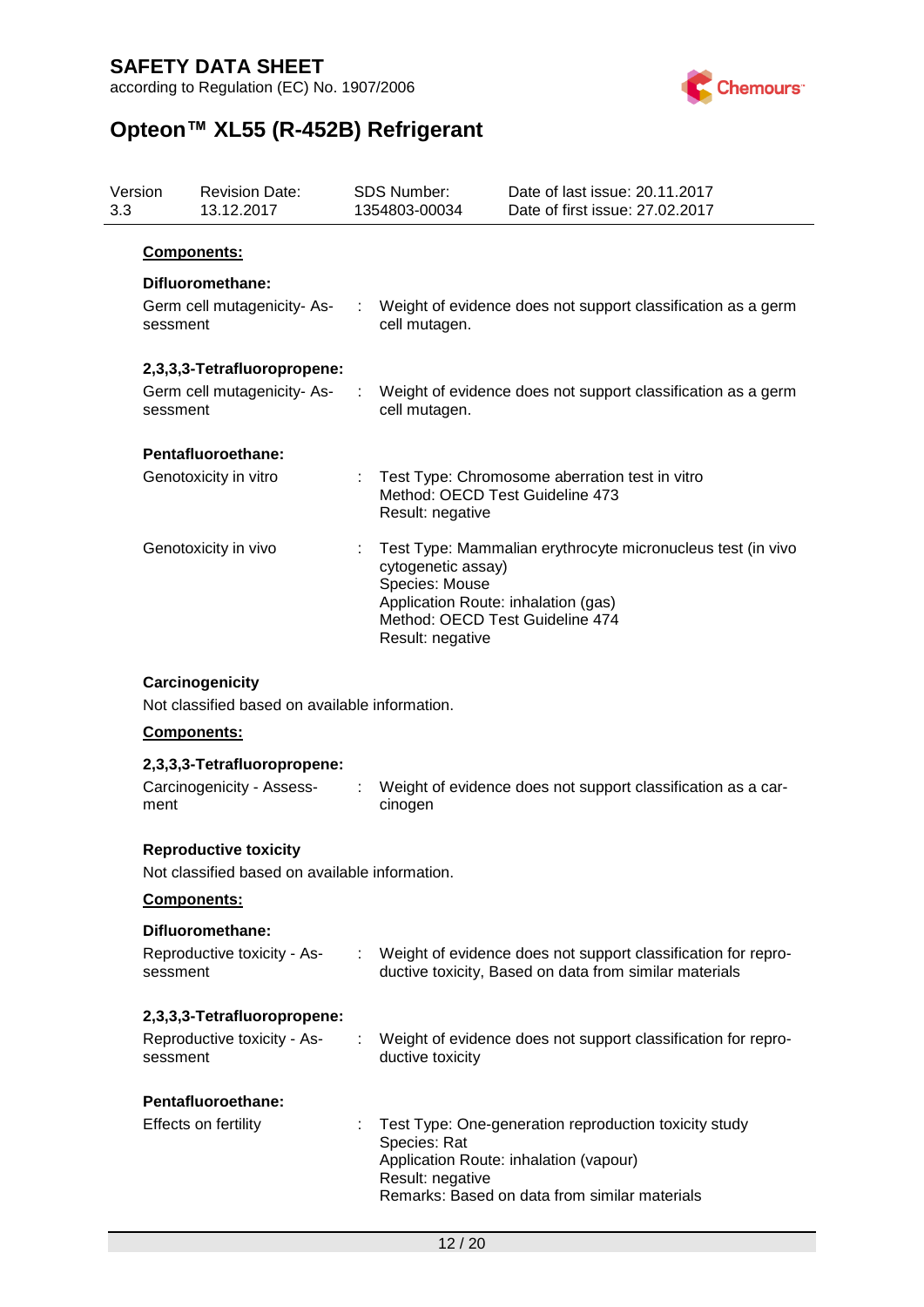according to Regulation (EC) No. 1907/2006



# **Opteon™ XL55 (R-452B) Refrigerant**

| Version<br>3.3 | <b>Revision Date:</b><br>13.12.2017 | <b>SDS Number:</b><br>1354803-00034 | Date of last issue: 20.11.2017<br>Date of first issue: 27,02,2017                                                |
|----------------|-------------------------------------|-------------------------------------|------------------------------------------------------------------------------------------------------------------|
| ment           | Effects on foetal develop-          | Species: Rat<br>Result: negative    | : Test Type: Embryo-foetal development<br>Application Route: inhalation (gas)<br>Method: OECD Test Guideline 414 |
|                | <b>STOT - single exposure</b>       |                                     |                                                                                                                  |

Not classified based on available information.

#### **STOT - repeated exposure**

Not classified based on available information.

#### **Components:**

#### **Difluoromethane:**

Assessment: No significant health effects observed in animals at concentrations of 250 ppmV/6h/d or less.

#### **2,3,3,3-Tetrafluoropropene:**

Assessment: No significant health effects observed in animals at concentrations of 250 ppmV/6h/d or less.

#### **Repeated dose toxicity**

#### **Components:**

#### **Difluoromethane:**

Species: Rat NOAEL: 49100 ppm Application Route: inhalation (gas) Exposure time: 90 d Remarks: No significant adverse effects were reported

#### **2,3,3,3-Tetrafluoropropene:**

Species: Rat NOAEL: 50000 ppm LOAEL: >50000 ppm Application Route: inhalation (gas) Exposure time: 90 d Method: OECD Test Guideline 413 Remarks: No significant adverse effects were reported

#### **Pentafluoroethane:**

Species: Rat NOAEL: >= 50000 ppm Application Route: inhalation (gas) Exposure time: 13 Weeks Method: OECD Test Guideline 413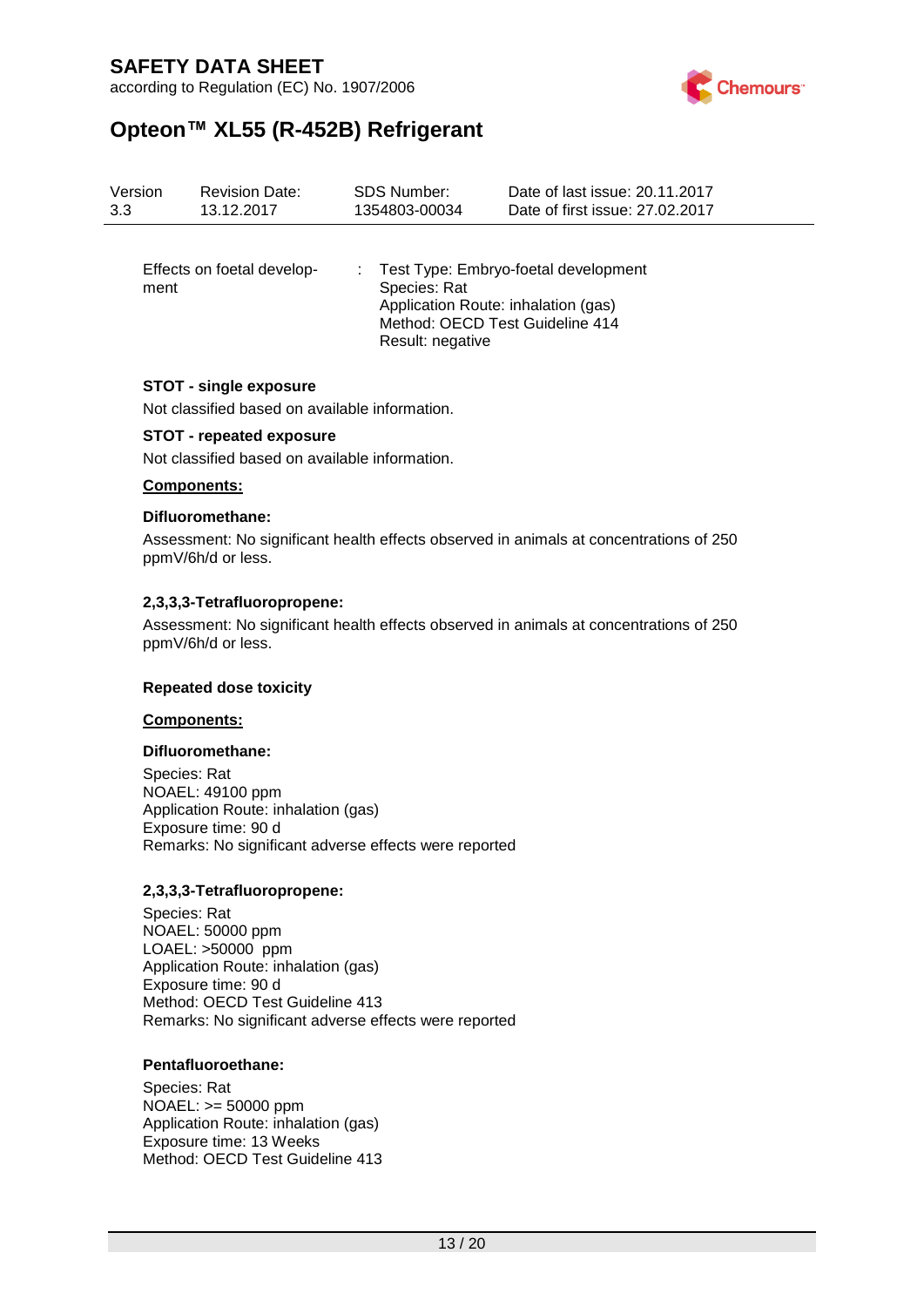according to Regulation (EC) No. 1907/2006



# **Opteon™ XL55 (R-452B) Refrigerant**

| Version | <b>Revision Date:</b> | SDS Number:   | Date of last issue: 20.11.2017  |
|---------|-----------------------|---------------|---------------------------------|
| 3.3     | 13.12.2017            | 1354803-00034 | Date of first issue: 27.02.2017 |

#### **Aspiration toxicity**

Not classified based on available information.

### **SECTION 12: Ecological information**

#### **12.1 Toxicity**

| <b>Components:</b>                                       |                                                                                                                                                                                |
|----------------------------------------------------------|--------------------------------------------------------------------------------------------------------------------------------------------------------------------------------|
| Difluoromethane:                                         |                                                                                                                                                                                |
| Toxicity to fish                                         | LC50 (Fish): 1,507 mg/l<br>Exposure time: 96 h                                                                                                                                 |
| aquatic invertebrates                                    | Toxicity to daphnia and other : EC50 (Daphnia (water flea)): 652 mg/l<br>Exposure time: 48 h                                                                                   |
| Toxicity to algae                                        | : EC50 (algae): 142 mg/l<br>Exposure time: 96 h                                                                                                                                |
| Toxicity to fish (Chronic tox-<br>icity)                 | $\therefore$ NOEC: 65.8 mg/l<br>Exposure time: 30 d<br>Species: Fish                                                                                                           |
| 2,3,3,3-Tetrafluoropropene:                              |                                                                                                                                                                                |
| Toxicity to fish                                         | LC50 (Cyprinus carpio (Carp)): > 197 mg/l<br>Exposure time: 96 h                                                                                                               |
| aquatic invertebrates                                    | Toxicity to daphnia and other : EC50 (Daphnia magna (Water flea)): > 100 mg/l<br>Exposure time: 48 h                                                                           |
| Toxicity to algae                                        | NOEC (algae): $> 100$ mg/l<br>Exposure time: 72 h                                                                                                                              |
| Pentafluoroethane:                                       |                                                                                                                                                                                |
| Toxicity to fish                                         | LC50 (Oncorhynchus mykiss (rainbow trout)): 450 mg/l<br>Exposure time: 96 h<br>Method: Directive 67/548/EEC, Annex V, C.1.<br>Remarks: Based on data from similar materials    |
| Toxicity to daphnia and other :<br>aquatic invertebrates | EC50 (Daphnia magna (Water flea)): 980 mg/l<br>Exposure time: 48 h<br>Method: Directive 67/548/EEC, Annex V, C.2.<br>Remarks: Based on data from similar materials             |
| Toxicity to algae                                        | EC50 (Pseudokirchneriella subcapitata (green algae)): > 114<br>mg/l<br>Exposure time: 72 h<br>Method: OECD Test Guideline 201<br>Remarks: Based on data from similar materials |
|                                                          | NOEC (Pseudokirchneriella subcapitata (green algae)): 13.2<br>mg/l                                                                                                             |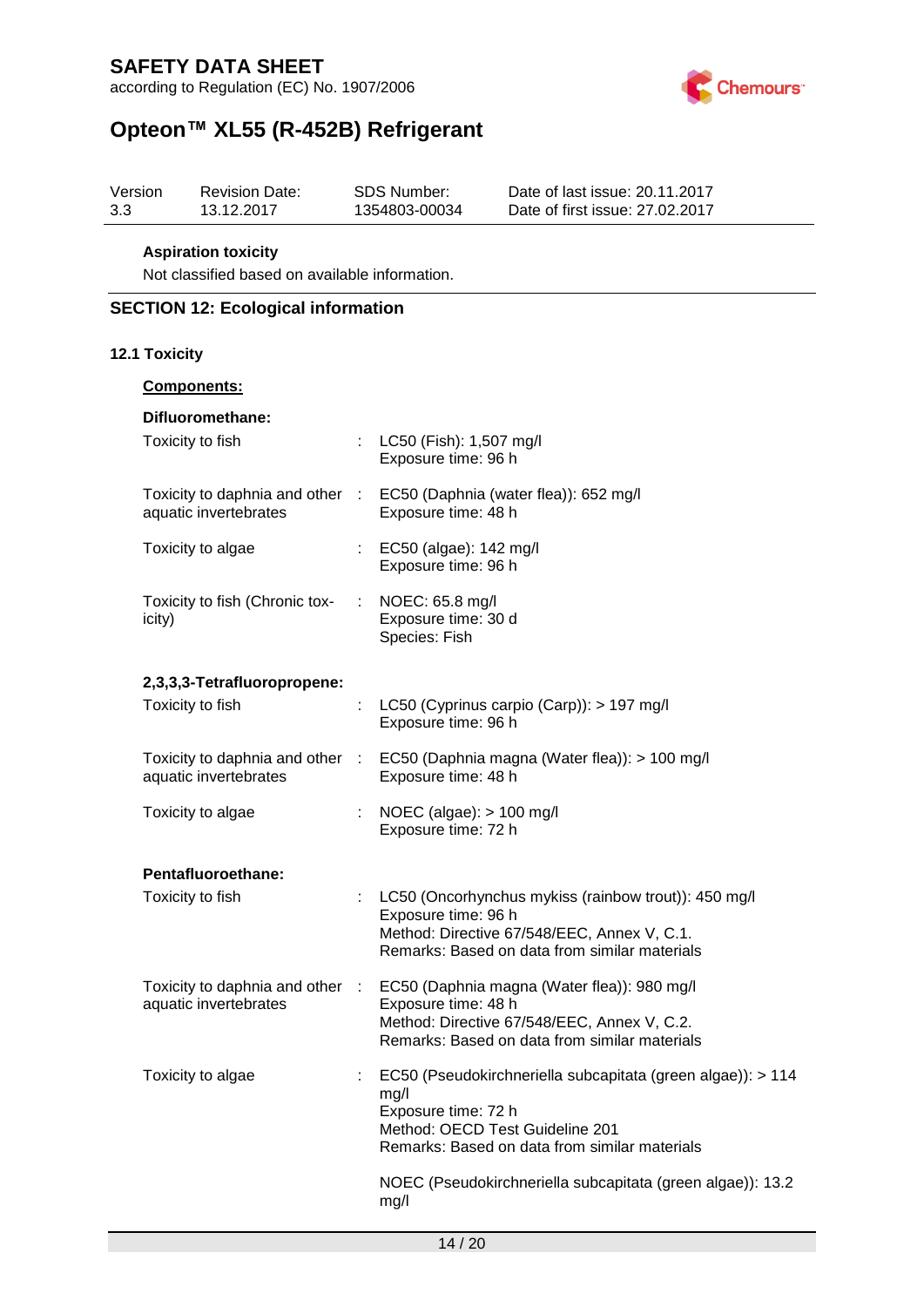according to Regulation (EC) No. 1907/2006



# **Opteon™ XL55 (R-452B) Refrigerant**

| 3.3 | Version       | <b>Revision Date:</b><br>13.12.2017     |    | <b>SDS Number:</b><br>1354803-00034                                              | Date of last issue: 20.11.2017<br>Date of first issue: 27,02,2017                                                                                                                         |
|-----|---------------|-----------------------------------------|----|----------------------------------------------------------------------------------|-------------------------------------------------------------------------------------------------------------------------------------------------------------------------------------------|
|     |               |                                         |    | Exposure time: 72 h<br>Method: OECD Test Guideline 201                           | Remarks: Based on data from similar materials                                                                                                                                             |
|     |               | 12.2 Persistence and degradability      |    |                                                                                  |                                                                                                                                                                                           |
|     |               | Components:                             |    |                                                                                  |                                                                                                                                                                                           |
|     |               | Difluoromethane:<br>Biodegradability    | ÷. | Result: Not readily biodegradable.<br>Biodegradation: 5 %<br>Exposure time: 28 d | Method: OECD Test Guideline 301D                                                                                                                                                          |
|     |               | 2,3,3,3-Tetrafluoropropene:             |    |                                                                                  |                                                                                                                                                                                           |
|     |               | Biodegradability                        | ÷. | Result: Not readily biodegradable.                                               | Method: OECD Test Guideline 301F                                                                                                                                                          |
|     |               | Pentafluoroethane:                      |    |                                                                                  |                                                                                                                                                                                           |
|     |               | Biodegradability                        |    | Result: Not readily biodegradable.<br>Biodegradation: 5 %<br>Exposure time: 28 d | Method: OECD Test Guideline 301D                                                                                                                                                          |
|     |               | 12.3 Bioaccumulative potential          |    |                                                                                  |                                                                                                                                                                                           |
|     |               | Components:                             |    |                                                                                  |                                                                                                                                                                                           |
|     |               | Difluoromethane:                        |    |                                                                                  |                                                                                                                                                                                           |
|     | octanol/water | Partition coefficient: n-               |    | log Pow: 0.714                                                                   |                                                                                                                                                                                           |
|     |               | 2,3,3,3-Tetrafluoropropene:             |    |                                                                                  |                                                                                                                                                                                           |
|     |               | Bioaccumulation                         |    | 4).                                                                              | Remarks: No bioaccumulation is to be expected (log Pow <=                                                                                                                                 |
|     |               | Pentafluoroethane:                      |    |                                                                                  |                                                                                                                                                                                           |
|     | octanol/water | Partition coefficient: n-               |    | Pow: 1.48 (25 °C)                                                                |                                                                                                                                                                                           |
|     |               | 12.4 Mobility in soil                   |    |                                                                                  |                                                                                                                                                                                           |
|     |               | No data available                       |    |                                                                                  |                                                                                                                                                                                           |
|     |               | 12.5 Results of PBT and vPvB assessment |    |                                                                                  |                                                                                                                                                                                           |
|     | Product:      |                                         |    |                                                                                  |                                                                                                                                                                                           |
|     | Assessment    |                                         |    | accumulating (vPvB)                                                              | This mixture contains no substance considered to be persis-<br>tent, bioaccumulating and toxic (PBT) This mixture contains<br>no substance considered to be very persistent and very bio- |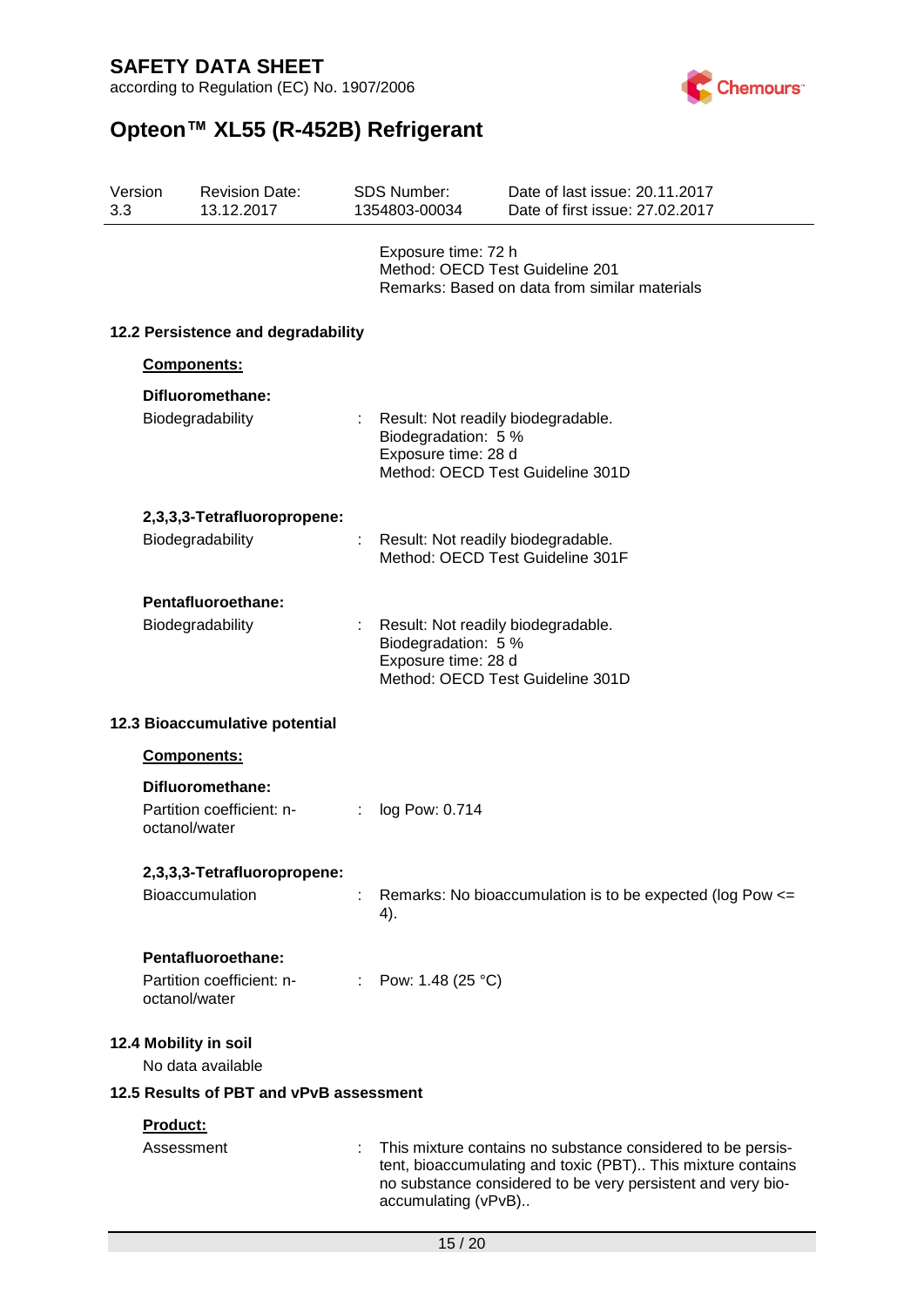

# **Opteon™ XL55 (R-452B) Refrigerant**

| Version | <b>Revision Date:</b> | SDS Number:   | Date of last issue: 20.11.2017  |
|---------|-----------------------|---------------|---------------------------------|
| 3.3     | 13.12.2017            | 1354803-00034 | Date of first issue: 27.02.2017 |

#### **12.6 Other adverse effects**

#### **Global warming potential**

Regulation (EU) No 517/2014 on fluorinated greenhouse gases

#### **Product:**

100-year global warming potential: 698.29

### **SECTION 13: Disposal considerations**

#### **13.1 Waste treatment methods**

| Product                | Dispose of in accordance with local regulations.<br>According to the European Waste Catalogue, Waste Codes<br>are not product specific, but application specific.<br>Waste codes should be assigned by the user, preferably in<br>discussion with the waste disposal authorities. |
|------------------------|-----------------------------------------------------------------------------------------------------------------------------------------------------------------------------------------------------------------------------------------------------------------------------------|
| Contaminated packaging | : Empty containers should be taken to an approved waste han-<br>dling site for recycling or disposal.<br>Empty pressure vessels should be returned to the supplier.<br>If not otherwise specified: Dispose of as unused product.                                                  |

### **SECTION 14: Transport information**

### **14.1 UN number**

| <b>ADN</b>                   |    | <b>UN 3161</b>                                                                    |
|------------------------------|----|-----------------------------------------------------------------------------------|
| <b>ADR</b>                   |    | <b>UN 3161</b>                                                                    |
| <b>RID</b>                   |    | <b>UN 3161</b>                                                                    |
| <b>IMDG</b>                  |    | <b>UN 3161</b>                                                                    |
| <b>IATA (Cargo)</b>          |    | <b>UN 3161</b>                                                                    |
| <b>IATA (Passenger)</b>      |    | <b>UN 3161</b><br>Not permitted for transport                                     |
| 14.2 UN proper shipping name |    |                                                                                   |
| <b>ADN</b>                   | ÷. | LIQUEFIED GAS, FLAMMABLE, N.O.S.<br>(Difluoromethane, 2,3,3,3-Tetrafluoropropene) |
| <b>ADR</b>                   |    | LIQUEFIED GAS, FLAMMABLE, N.O.S.<br>(Difluoromethane, 2,3,3,3-Tetrafluoropropene) |
| <b>RID</b>                   |    | LIQUEFIED GAS, FLAMMABLE, N.O.S.<br>(Difluoromethane, 2,3,3,3-Tetrafluoropropene) |
| <b>IMDG</b>                  |    | LIQUEFIED GAS, FLAMMABLE, N.O.S.<br>(Difluoromethane, 2,3,3,3-Tetrafluoropropene) |
| <b>IATA (Cargo)</b>          |    | Liquefied gas, flammable, n.o.s.<br>(Difluoromethane, 2,3,3,3-Tetrafluoropropene) |
|                              |    |                                                                                   |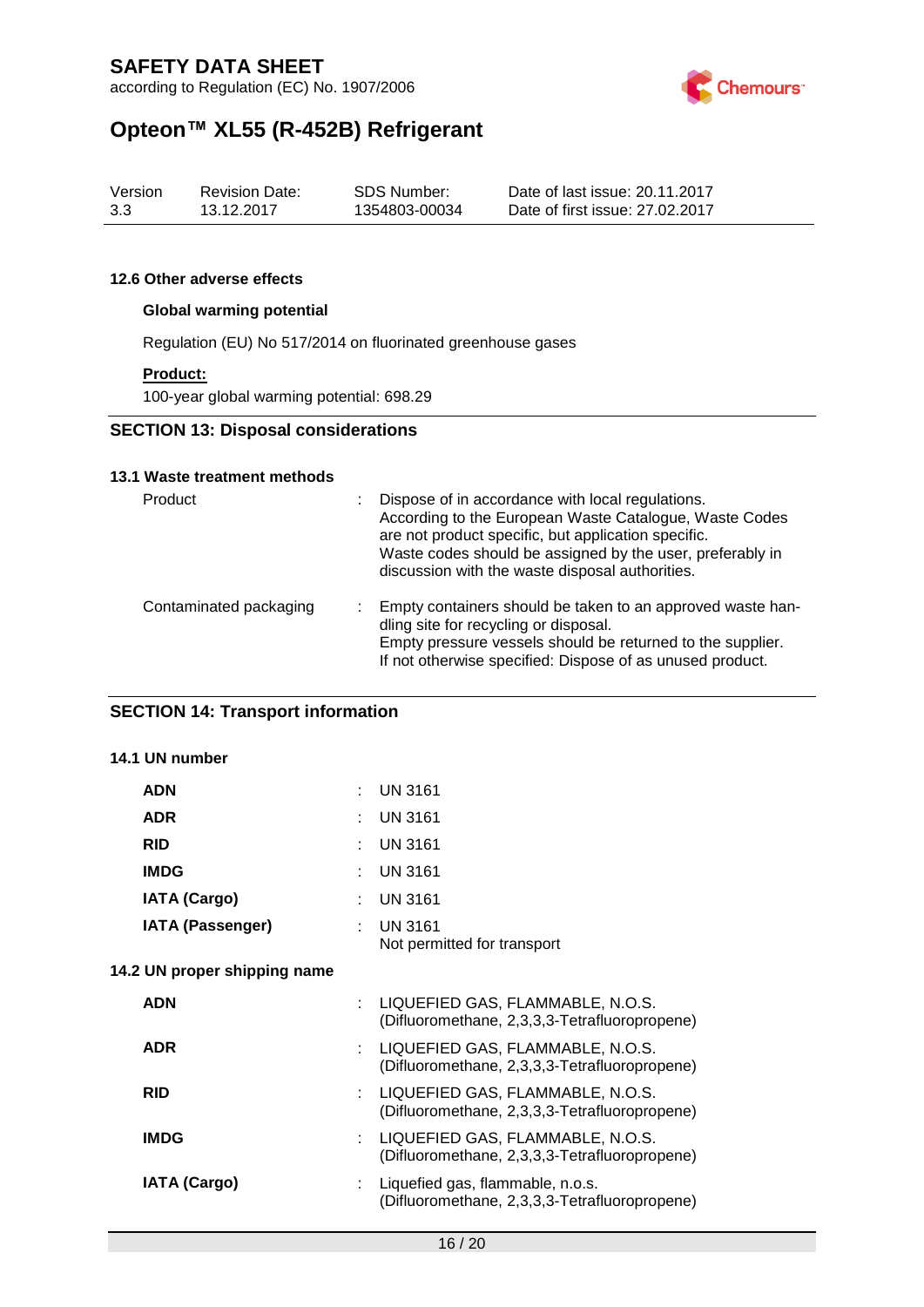according to Regulation (EC) No. 1907/2006



# **Opteon™ XL55 (R-452B) Refrigerant**

| 3.3                     | Version                           | <b>Revision Date:</b><br>13.12.2017                                                                           | <b>SDS Number:</b><br>1354803-00034                       | Date of last issue: 20.11.2017<br>Date of first issue: 27.02.2017 |
|-------------------------|-----------------------------------|---------------------------------------------------------------------------------------------------------------|-----------------------------------------------------------|-------------------------------------------------------------------|
| <b>IATA (Passenger)</b> |                                   | Not permitted for transport                                                                                   | LIQUEFIED GAS, FLAMMABLE, N.O.S.                          |                                                                   |
|                         |                                   | 14.3 Transport hazard class(es)                                                                               |                                                           |                                                                   |
|                         | <b>ADN</b>                        |                                                                                                               | 2                                                         |                                                                   |
|                         | <b>ADR</b>                        |                                                                                                               | $\overline{2}$                                            |                                                                   |
|                         | <b>RID</b>                        |                                                                                                               | $\overline{2}$                                            |                                                                   |
|                         | <b>IMDG</b>                       |                                                                                                               | 2.1                                                       |                                                                   |
|                         |                                   | <b>IATA (Cargo)</b>                                                                                           | 2.1                                                       |                                                                   |
|                         |                                   | <b>IATA (Passenger)</b>                                                                                       | Not permitted for transport                               |                                                                   |
|                         |                                   | 14.4 Packing group                                                                                            |                                                           |                                                                   |
|                         | <b>ADN</b><br>Labels              | Packing group<br><b>Classification Code</b><br><b>Hazard Identification Number</b>                            | Not assigned by regulation<br>2F<br>23<br>2.1             |                                                                   |
|                         | <b>ADR</b><br>Labels              | Packing group<br><b>Classification Code</b><br><b>Hazard Identification Number</b><br>Tunnel restriction code | Not assigned by regulation<br>2F<br>23<br>2.1<br>(B/D)    |                                                                   |
|                         | <b>RID</b><br>Labels              | Packing group<br><b>Classification Code</b><br><b>Hazard Identification Number</b>                            | Not assigned by regulation<br>2F<br>23<br>2.1 ((13))      |                                                                   |
|                         | <b>IMDG</b><br>Labels<br>EmS Code | Packing group                                                                                                 | Not assigned by regulation<br>2.1<br>$F-D, S-U$           |                                                                   |
|                         | aircraft)<br>Labels               | <b>IATA (Cargo)</b><br>Packing instruction (cargo<br>Packing group                                            | 200<br>Not assigned by regulation<br><b>Flammable Gas</b> |                                                                   |
|                         |                                   | <b>IATA (Passenger)</b>                                                                                       | Not permitted for transport                               |                                                                   |
|                         |                                   | <b>14.5 Environmental hazards</b>                                                                             |                                                           |                                                                   |
|                         | <b>ADN</b>                        |                                                                                                               |                                                           |                                                                   |
|                         |                                   | Environmentally hazardous                                                                                     | no                                                        |                                                                   |
|                         | <b>ADR</b>                        | Environmentally hazardous                                                                                     | no                                                        |                                                                   |
|                         | <b>RID</b>                        | Environmentally hazardous                                                                                     | no                                                        |                                                                   |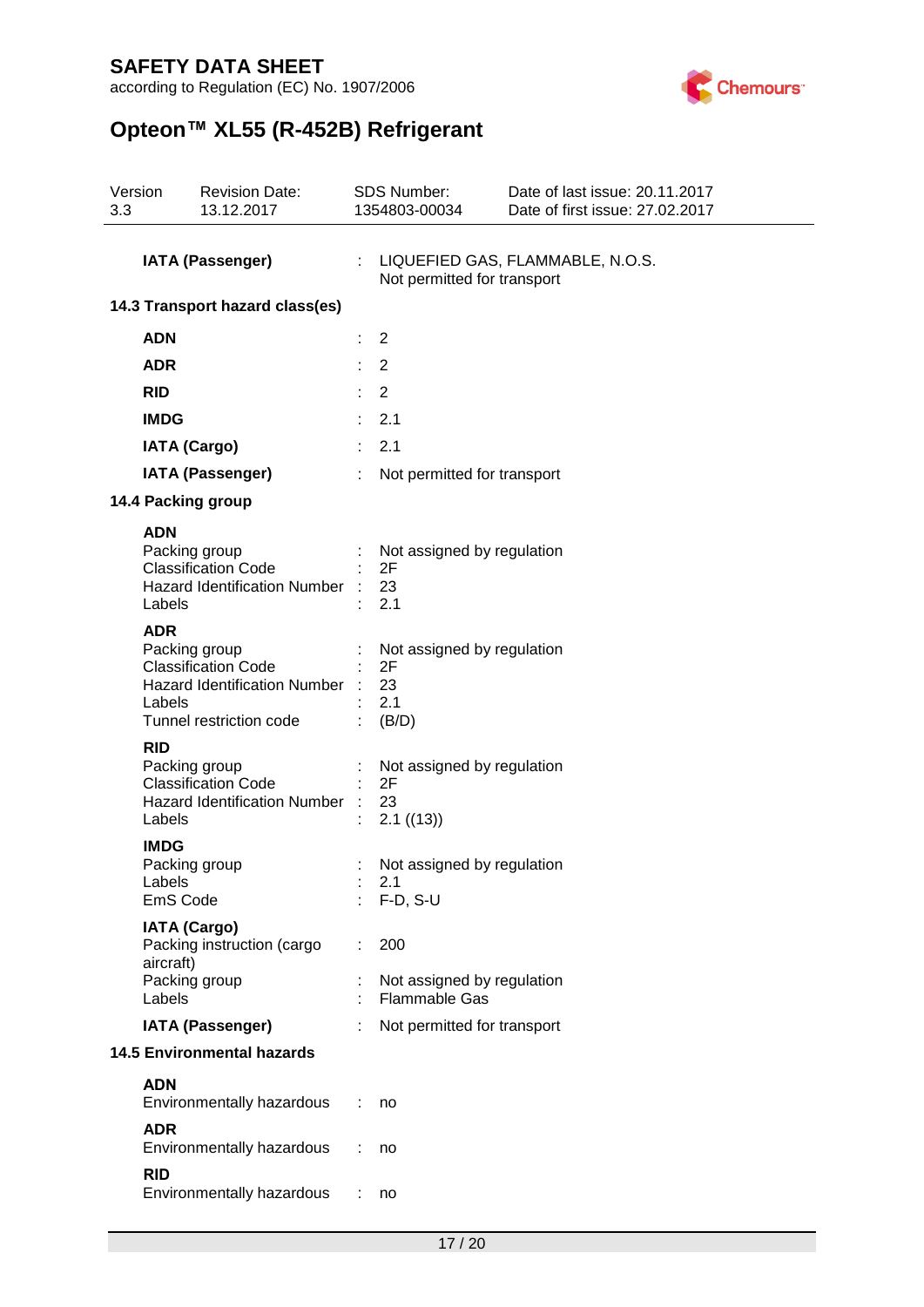according to Regulation (EC) No. 1907/2006



## **Opteon™ XL55 (R-452B) Refrigerant**

| Version<br>3.3                                                                                                                                                               |                                                                                                                                                                          | <b>Revision Date:</b><br>13.12.2017                                                              | <b>SDS Number:</b><br>1354803-00034     |    | Date of last issue: 20.11.2017<br>Date of first issue: 27.02.2017 |               |
|------------------------------------------------------------------------------------------------------------------------------------------------------------------------------|--------------------------------------------------------------------------------------------------------------------------------------------------------------------------|--------------------------------------------------------------------------------------------------|-----------------------------------------|----|-------------------------------------------------------------------|---------------|
|                                                                                                                                                                              | <b>IMDG</b>                                                                                                                                                              | Marine pollutant                                                                                 | no                                      |    |                                                                   |               |
|                                                                                                                                                                              | Not applicable                                                                                                                                                           | 14.6 Special precautions for user                                                                |                                         |    |                                                                   |               |
|                                                                                                                                                                              | Remarks                                                                                                                                                                  | 14.7 Transport in bulk according to Annex II of Marpol and the IBC Code                          | Not applicable for product as supplied. |    |                                                                   |               |
|                                                                                                                                                                              |                                                                                                                                                                          | <b>SECTION 15: Regulatory information</b>                                                        |                                         |    |                                                                   |               |
| ture                                                                                                                                                                         |                                                                                                                                                                          | 15.1 Safety, health and environmental regulations/legislation specific for the substance or mix- |                                         |    |                                                                   |               |
| REACH - Restrictions on the manufacture, placing on<br>Not applicable<br>÷.<br>the market and use of certain dangerous substances,<br>preparations and articles (Annex XVII) |                                                                                                                                                                          |                                                                                                  |                                         |    |                                                                   |               |
|                                                                                                                                                                              | REACH - Candidate List of Substances of Very High<br>Concern for Authorisation (Article 59).                                                                             |                                                                                                  |                                         | ÷  | Not applicable                                                    |               |
|                                                                                                                                                                              |                                                                                                                                                                          | Regulation (EC) No 1005/2009 on substances that de-<br>plete the ozone layer                     |                                         | ÷. | Not applicable                                                    |               |
|                                                                                                                                                                              | Regulation (EC) No 850/2004 on persistent organic pol-<br>lutants                                                                                                        |                                                                                                  |                                         | ÷. | Not applicable                                                    |               |
|                                                                                                                                                                              | Regulation (EC) No 649/2012 of the European Parlia-<br>ment and the Council concerning the export and import<br>of dangerous chemicals                                   |                                                                                                  |                                         | ÷. | Not applicable                                                    |               |
|                                                                                                                                                                              | Seveso III: Directive 2012/18/EU of the European Parliament and of the Council on the control of<br>major-accident hazards involving dangerous substances.<br>∩⊔antity 1 |                                                                                                  |                                         |    |                                                                   | $O$ uantity 2 |

|                |                        | Quantity 1 | Quantity 2 |
|----------------|------------------------|------------|------------|
| P <sub>2</sub> | <b>FLAMMABLE GASES</b> |            | 50t        |

#### **Other regulations:**

Take note of Directive 94/33/EC on the protection of young people at work or stricter national regulations, where applicable.

#### **15.2 Chemical safety assessment**

Chemical Safety Assessments have been carried out for these substances.

#### **SECTION 16: Other information**

| Other information | : Opteon <sup><math>m</math></sup> and any associated logos are trademarks or copy-<br>rights of The Chemours Company FC, LLC.<br>Chemours™ and the Chemours Logo are trademarks of The<br>Chemours Company.<br>Before use read Chemours safety information.<br>For further information contact the local Chemours office or |
|-------------------|------------------------------------------------------------------------------------------------------------------------------------------------------------------------------------------------------------------------------------------------------------------------------------------------------------------------------|
|                   | nominated distributors.                                                                                                                                                                                                                                                                                                      |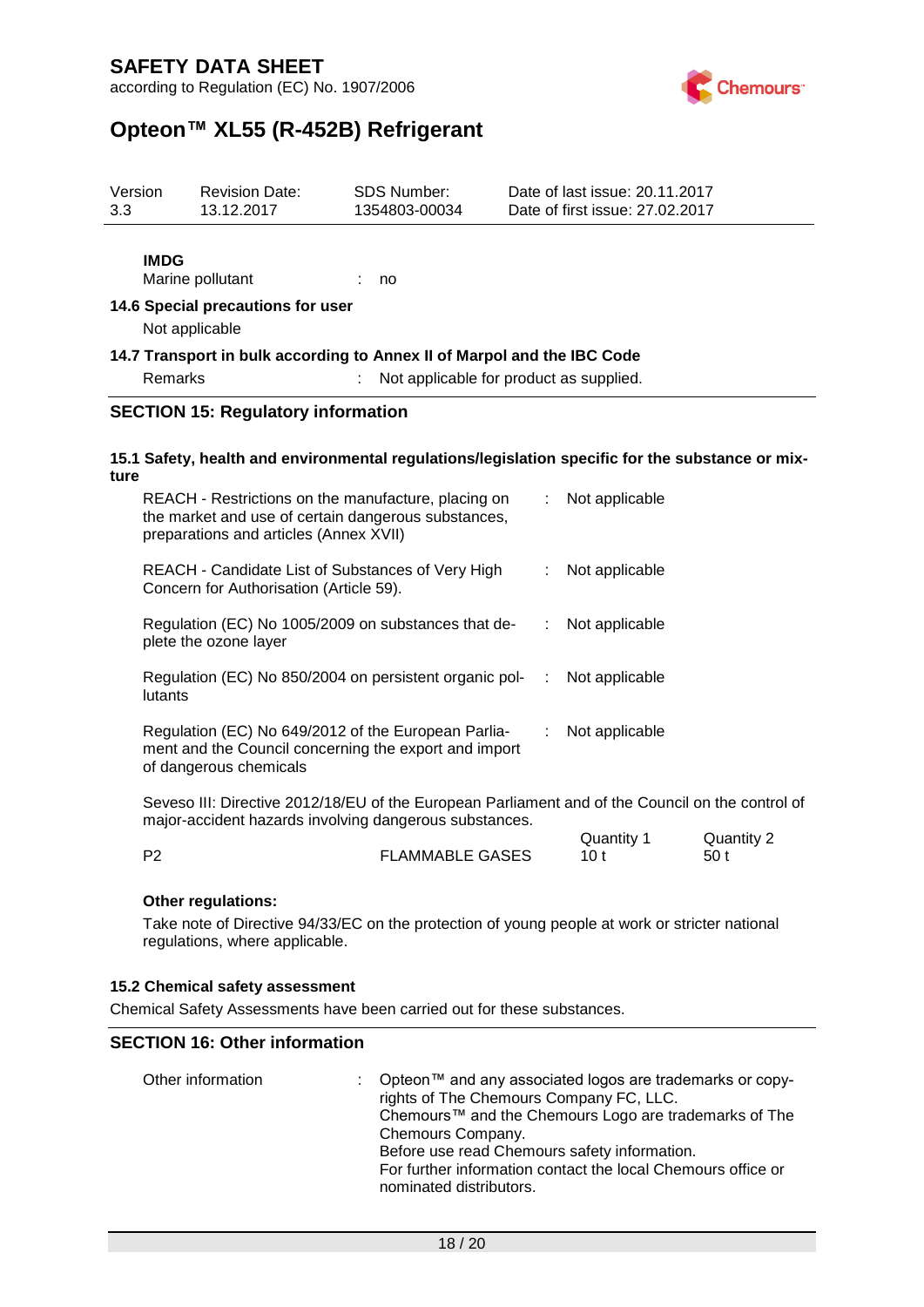

# **Opteon™ XL55 (R-452B) Refrigerant**

| Version<br>3.3   | <b>Revision Date:</b><br>13.12.2017 | SDS Number:<br>1354803-00034                          | Date of last issue: 20.11.2017<br>Date of first issue: 27.02.2017 |
|------------------|-------------------------------------|-------------------------------------------------------|-------------------------------------------------------------------|
|                  | <b>Full text of H-Statements</b>    |                                                       |                                                                   |
| H <sub>220</sub> |                                     | : Extremely flammable gas.                            |                                                                   |
| H <sub>280</sub> |                                     | : Contains gas under pressure; may explode if heated. |                                                                   |

#### **Full text of other abbreviations**

| Flam, Gas  | : Flammable gases      |
|------------|------------------------|
| Press, Gas | : Gases under pressure |

ADN - European Agreement concerning the International Carriage of Dangerous Goods by Inland Waterways; ADR - European Agreement concerning the International Carriage of Dangerous Goods by Road; AICS - Australian Inventory of Chemical Substances; ASTM - American Society for the Testing of Materials; bw - Body weight; CLP - Classification Labelling Packaging Regulation; Regulation (EC) No 1272/2008; CMR - Carcinogen, Mutagen or Reproductive Toxicant; DIN - Standard of the German Institute for Standardisation; DSL - Domestic Substances List (Canada); ECHA - European Chemicals Agency; EC-Number - European Community number; ECx - Concentration associated with x% response; ELx - Loading rate associated with x% response; EmS - Emergency Schedule; ENCS - Existing and New Chemical Substances (Japan); ErCx - Concentration associated with x% growth rate response; GHS - Globally Harmonized System; GLP - Good Laboratory Practice; IARC - International Agency for Research on Cancer; IATA - International Air Transport Association; IBC - International Code for the Construction and Equipment of Ships carrying Dangerous Chemicals in Bulk; IC50 - Half maximal inhibitory concentration; ICAO - International Civil Aviation Organization; IECSC - Inventory of Existing Chemical Substances in China; IMDG - International Maritime Dangerous Goods; IMO - International Maritime Organization; ISHL - Industrial Safety and Health Law (Japan); ISO - International Organisation for Standardization; KECI - Korea Existing Chemicals Inventory; LC50 - Lethal Concentration to 50 % of a test population; LD50 - Lethal Dose to 50% of a test population (Median Lethal Dose); MARPOL - International Convention for the Prevention of Pollution from Ships; n.o.s. - Not Otherwise Specified; NO(A)EC - No Observed (Adverse) Effect Concentration; NO(A)EL - No Observed (Adverse) Effect Level; NOELR - No Observable Effect Loading Rate; NZIoC - New Zealand Inventory of Chemicals; OECD - Organization for Economic Co-operation and Development; OPPTS - Office of Chemical Safety and Pollution Prevention; PBT - Persistent, Bioaccumulative and Toxic substance; PICCS - Philippines Inventory of Chemicals and Chemical Substances; (Q)SAR - (Quantitative) Structure Activity Relationship; REACH - Regulation (EC) No 1907/2006 of the European Parliament and of the Council concerning the Registration, Evaluation, Authorisation and Restriction of Chemicals; RID - Regulations concerning the International Carriage of Dangerous Goods by Rail; SADT - Self-Accelerating Decomposition Temperature; SDS - Safety Data Sheet; SVHC - Substance of Very High Concern; TCSI - Taiwan Chemical Substance Inventory; TRGS - Technical Rule for Hazardous Substances; TSCA - Toxic Substances Control Act (United States); UN - United Nations; vPvB - Very Persistent and Very Bioaccumulative

#### **Further information**

| Sources of key data used to | Internal technical data, data from raw material SDSs, OECD |
|-----------------------------|------------------------------------------------------------|
| compile the Safety Data     | eChem Portal search results and European Chemicals Agen-   |
| Sheet                       | cy, http://echa.europa.eu/                                 |

| <b>Classification of the mixture:</b> | <b>Classification procedure:</b> |                             |
|---------------------------------------|----------------------------------|-----------------------------|
| Flam. Gas 1                           | H <sub>220</sub>                 | Based on product data or as |
| Press. Gas Liquefied gas              | H280                             | Based on product data or as |

# Based on product data or assessment Based on product data or assessment